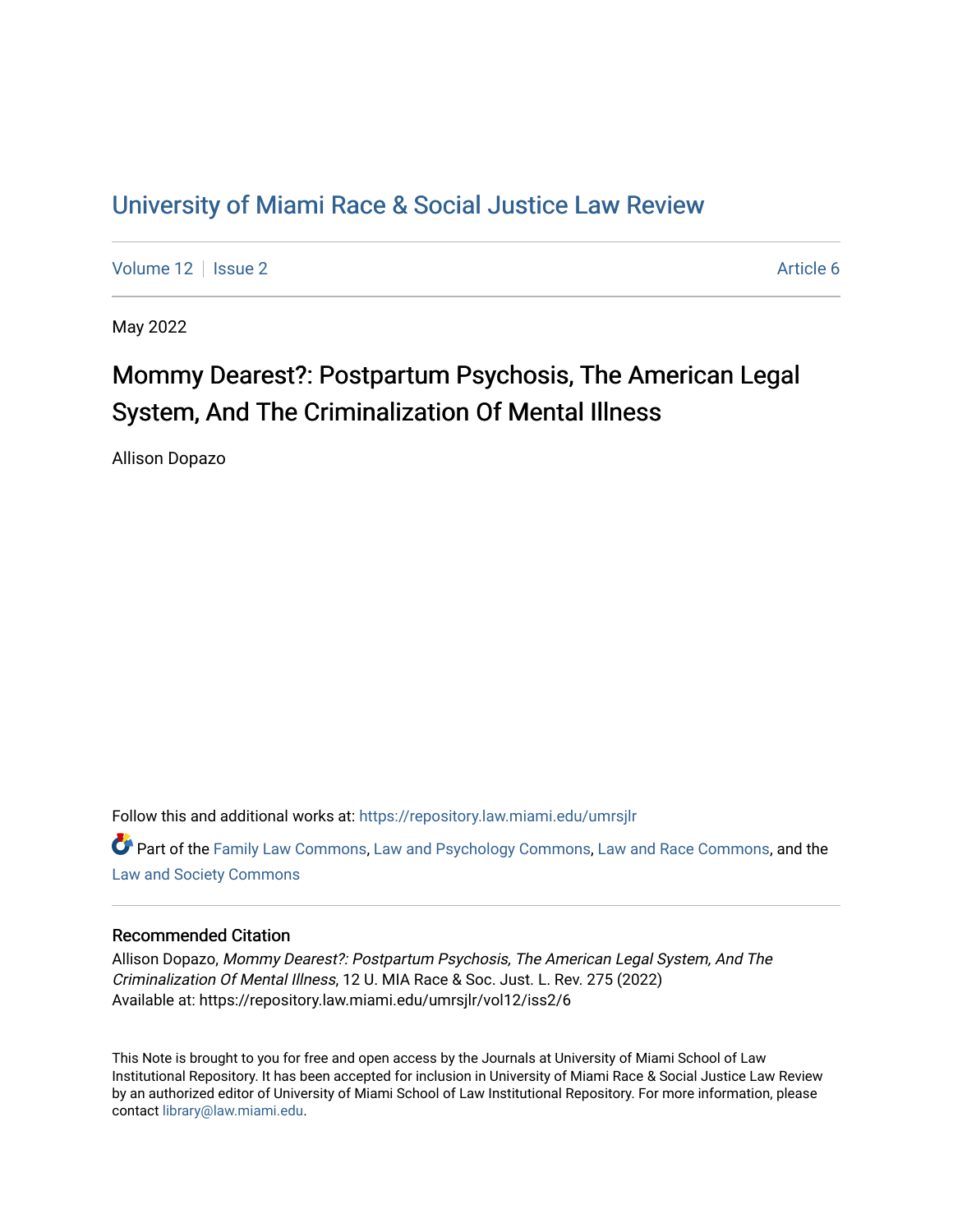## Mommy Dearest?:Postpartum Psychosis, The American Legal System, And The Criminalization Of Mental Illness

Allison Dopazo\*

*Children are often regarded as the most sacred beings in all of society—appealing to our collective sense of human dignity and protecting the most vulnerable. Mothers fiercely protecting their young children from perceived dangers is ostensibly a natural and moral response. This notion of the loving mother is in stark contrast to filicide, or the act of a parent murdering their child. It is a bedrock principle of the American criminal-justice system that a defendant is not responsible for their actions if the defendant was "laboring under such a defect of reason, from a disease of the mind, as not to know the nature and quality of the act he was doing or, if he did know it, that he did not know what he was doing was wrong."1 Given the bleak reality of filicide, how should American criminal law treat mothers who commit the heinous crime of killing their child when the mother was suffering from a postpartum disorder at the time of the crime? This essay will detail women's lived experiences of postpartum disorders, describe the current American criminal law approach to defendants who are mentally ill, and propose changes to American criminal procedure to reflect postpartum disorders' effect on a mother's mental state.* 

To all who have survived gender-based violence, may your strength never be forgotten. 1 M'Naughten's Case, 10 Clark & Finnelly 200, 201 (1843).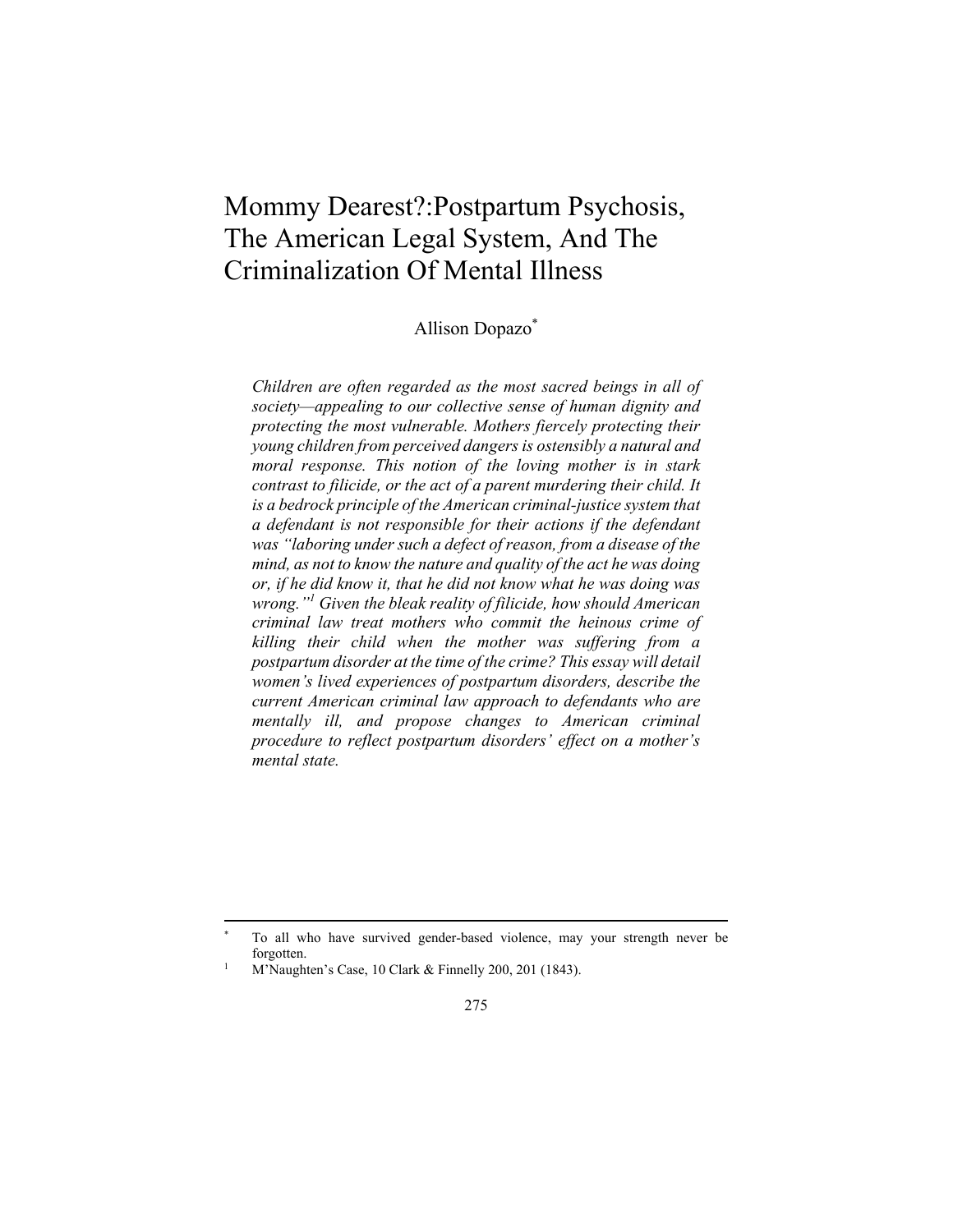## TABLE OF CONTENTS

| III. POSTPARTUM DISORDERS AND THEIR DESTRUCTIVE IMPACT ON<br>V. POSTPARTUM DISORDERS AS THE BASIS FOR AN INSANITY<br>VI. A CASE STUDY OF THE GUILTY BUT MENTALLY ILL VERDICT<br>AS AN UNCONSCIONABLE RESPONSE TO THE INSANITY<br>VII. CRIMINAL PROCEDURE REFORMS THAT UPHOLD AMERICAN<br>CRIMINAL LAW DOCTRINES ON CRIMINAL CULPABILITY  293 |  |
|----------------------------------------------------------------------------------------------------------------------------------------------------------------------------------------------------------------------------------------------------------------------------------------------------------------------------------------------|--|
|                                                                                                                                                                                                                                                                                                                                              |  |
|                                                                                                                                                                                                                                                                                                                                              |  |
|                                                                                                                                                                                                                                                                                                                                              |  |
|                                                                                                                                                                                                                                                                                                                                              |  |
|                                                                                                                                                                                                                                                                                                                                              |  |
|                                                                                                                                                                                                                                                                                                                                              |  |
|                                                                                                                                                                                                                                                                                                                                              |  |
|                                                                                                                                                                                                                                                                                                                                              |  |
|                                                                                                                                                                                                                                                                                                                                              |  |
|                                                                                                                                                                                                                                                                                                                                              |  |
|                                                                                                                                                                                                                                                                                                                                              |  |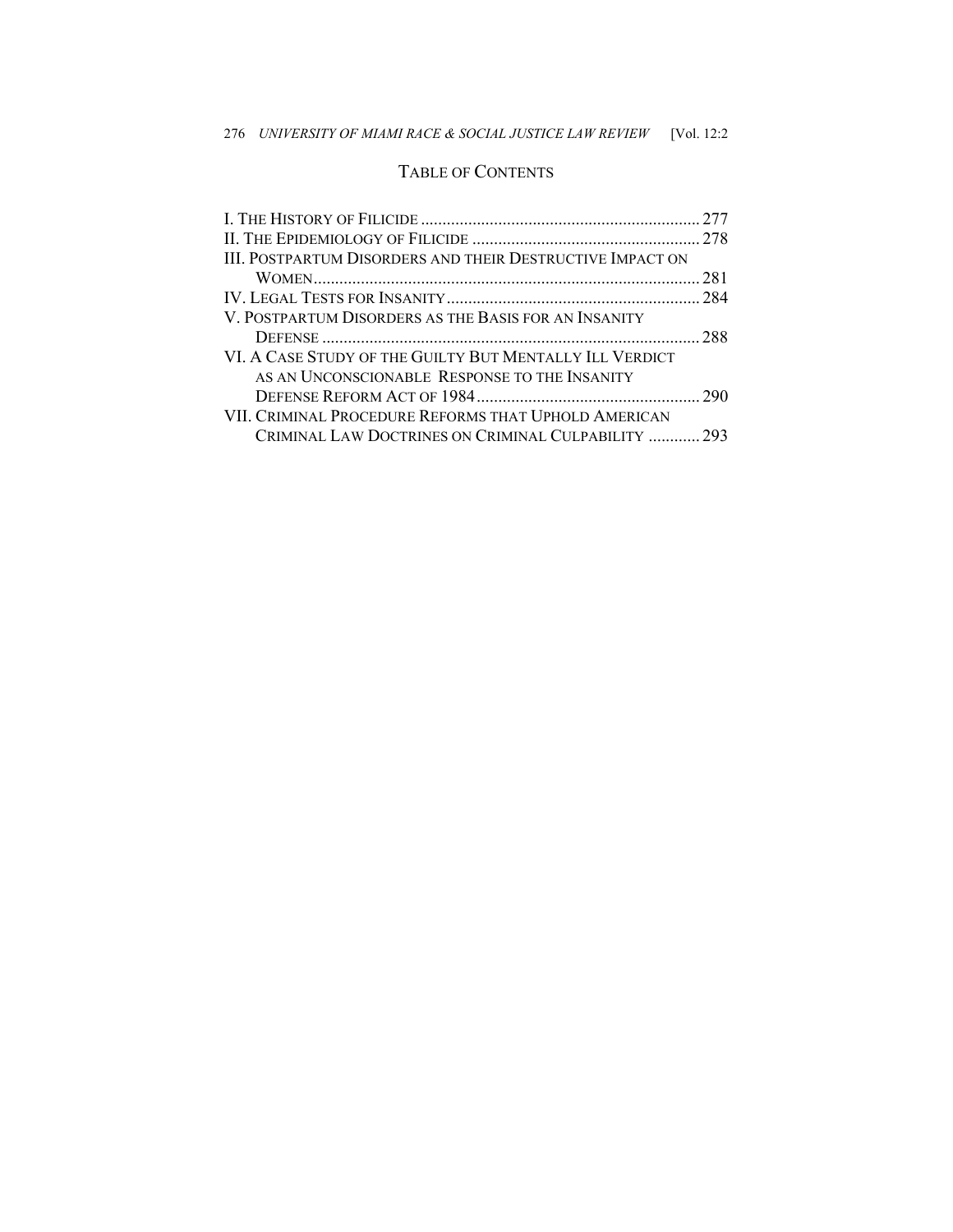#### I. THE HISTORY OF FILICIDE

"*It was the seventh deadly sin. My children weren't righteous. They stumbled because I was evil. The way I was raising them, they could never be saved. They were doomed to perish in the fires of hell*."

 $-$  Andrea Yates<sup>2</sup>

Examining filicide as a historical practice can help us compare and contrast the treatment of filicide defendants under foreign laws versus under American criminal law. Furthermore, psychological and sociological analysis of the act of filicide can inform our understanding of how we should treat filicide defendants under American criminal law.

Filicide is the most common violent crime committed by women.<sup>3</sup> Historically, filicide was practiced as a means of sacrifice, birth control, and eugenics.<sup>4</sup> It was also done out of shame or fear of punishment for adultery.5 Although filicide is now universally illegal, filicide was widespread throughout human history. The earliest known example of filicide was practiced in the Upper Paleolithic times when tribal cultures enacted social policies to limit the birth of disabled infants.<sup>6</sup> In China, female infants were commonly killed based on their sex.<sup>7</sup> Individuals in ancient Carthage sacrificed children to the gods and supernatural forces.<sup>8</sup> In ancient Greece, newborn infants were commonly left outside to die from exposure.<sup>9</sup> During the 1930s, almost every mother in a specific Bolivian village killed her newborn infant "when prospects of raising a

<sup>2</sup> Andrew Gumbel, *Mercy? Not in Texas*, HAMILTON SPECTATOR (Ontario, Canada), Mar. 14, 2001, at B1. Andrea Yates infamously murdered her five children by drowning them in a bathtub on Jun. 20, 2001. At the time, she was suffering from postpartum depression, postpartum psychosis, and schizophrenia.<br><sup>3</sup> LITA LINZER SCHWARTZ & NATALIE ISSER, ENDANGERED CHILDREN NEONATICIDE,

INFANTICIDE, AND FILICIDE 2-3 (2000). 4 L. Minturn & J.H. Davis*, Infanticide as a Terminal Abortion Procedure*, 17 BEHAV.

SCI. RES. 70, 75-85 (1982).<br><sup>5</sup> Id. at 77.<br><sup>6</sup> A.M. Carr-Saunders, The Population Problem: A Study in Human Evolution

<sup>168, 216 (1922).</sup> 

<sup>7</sup> *Chinese Women Drowns Granddaughter in Quest for Grandson*, AGENCE FRANCE-PRESSE (Aug. 9, 2001). 8 LARRY S. MILNER, HARDNESS OF HEART / HARDNESS OF LIFE: THE STAIN OF HUMAN

INFANTICIDE (2000).<br><sup>9</sup> SARAH BLAFFER HRDY, MOTHER NATURE: A HISTORY OF MOTHERS, INFANTS, AND

NATURAL SELECTION 299-310 (1999).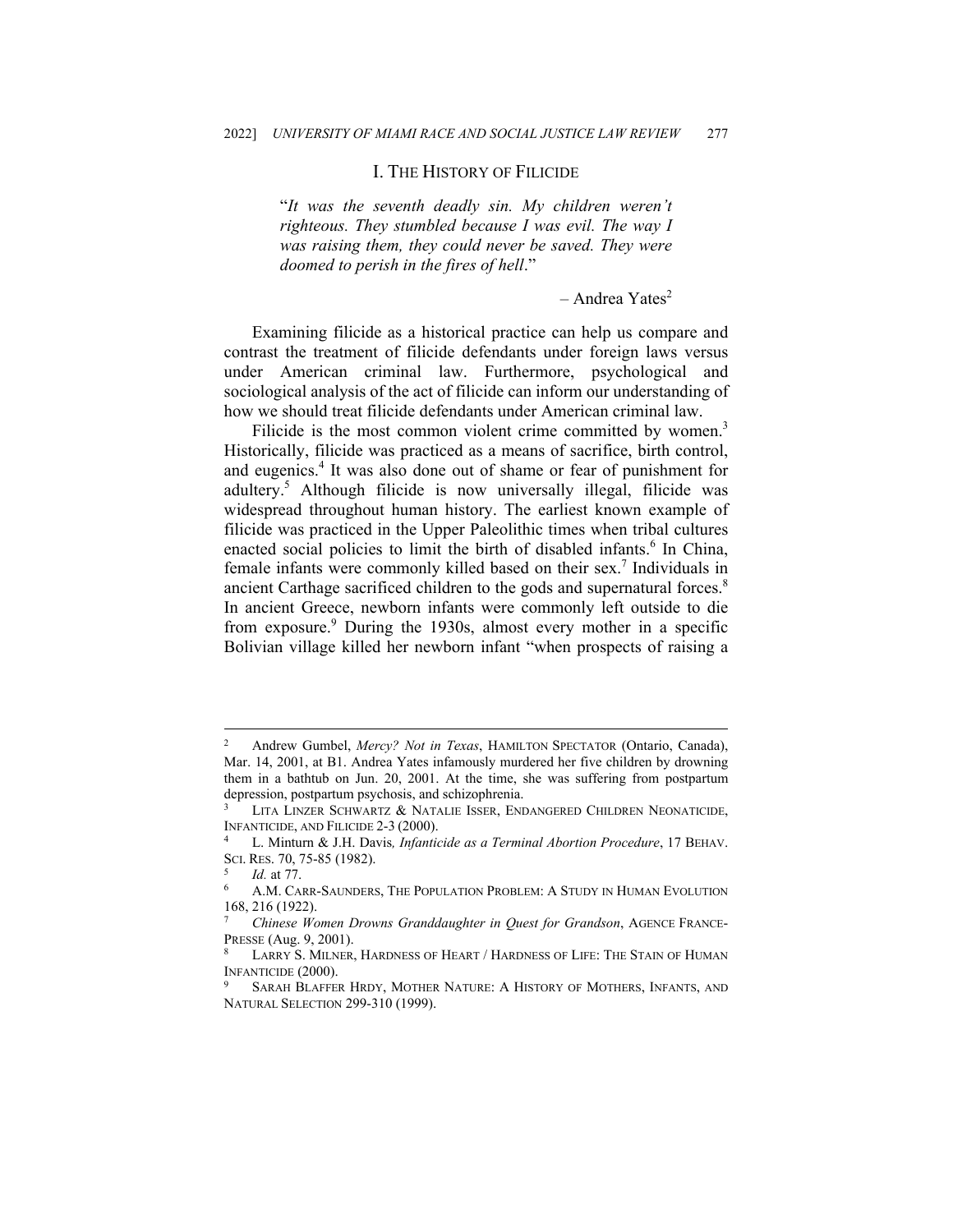child with a suitable father were extremely poor."<sup>10</sup> In summary, throughout human history, filicide has been the rule, not the exception.

Various explanations for the existence of filicide as a historical practice have been proposed. Charles Darwin in *The Descent of Man*  proposed that filicide was a check on over-population.<sup>11</sup> At the same time, evolutionary biologists suggested that the "parental investment theory" best explains the existence of filicide.<sup>12</sup> This theory posits that filicidal parents kill their children to control reproduction outcomes by manipulating resource allocation.<sup>13</sup> Other studies assert that psychological stressors—for example, financial hardship, housing difficulties, marital difficulties, substance abuse, children considered "difficult," and social isolation—are the motive to commit filicide. $14$ 

#### II. THE EPIDEMIOLOGY OF FILICIDE

"*For in my paranoia, I was certain that my husband (who really is one of the world's greatest men and husbands) was out to get me. I thought he wanted to divorce me and take our child. I thought he was probably sabotaging our efforts to get help. This man, who I trust more than anyone in the world, I felt I could not trust*."

 $-$  Anonymous Woman<sup>15</sup>

Filicide is divided into five categories based on the offender's intent.<sup>16</sup> First, in altruistic filicide, the parent believes that he or she is relieving real or imagined suffering by killing the child and that dying is in the child's best interest.17 Among all forms of filicide, altruistic filicide is the most

<sup>10</sup> Louise Branson, *If You're A Woman and This Doesn't Melt Your Heart . . . You're Not Alone, THE SCOTSMAN, Jan. 6, 2000, at 14. Infanticidal Behavior of Rodents, II* J.B. Labov et al., *Current Problems in the Study of Infanticidal Behavior of Rodents,* 

<sup>60</sup> Q. REV. OF BIOLOGY 1 (1985). 12 Grant T. Harris et al., *Children Killed by Genetic Parents Versus Stepparents*, 28

EVOLUTION OF HUMAN BEHAV. 85 (2007).<br><sup>13</sup> Id. at 89.<br><sup>14</sup> M.K. Krischer et al., *Motives for Maternal Filicide: Results from a Study with Female* 

*Forensic Patients*, 30 INT. J OF L. AND PSYCH. 191, 191-200 (2007).<br><sup>15</sup> Forde R., Peters S., & Wittkowski A., *Recovery from Postpartum Psychosis: A* 

*Systematic Review and Metasynthesis of Women's and Families' Experiences*, ARCHIVES OF WOMEN'S MENTAL HEALTH 597, 604 (2020) (quote from a new mother experiencing postpartum psychosis who reported "shock" being her overwhelming feeling at the onset of her psychosis).

<sup>16</sup> P.J. Resnick, *Child Murder by Parents: A Psychiatric Review of Filicide,* 126 AM. J. OF PSYCHIATRY 325 (1969). 17 *Id.* at 327.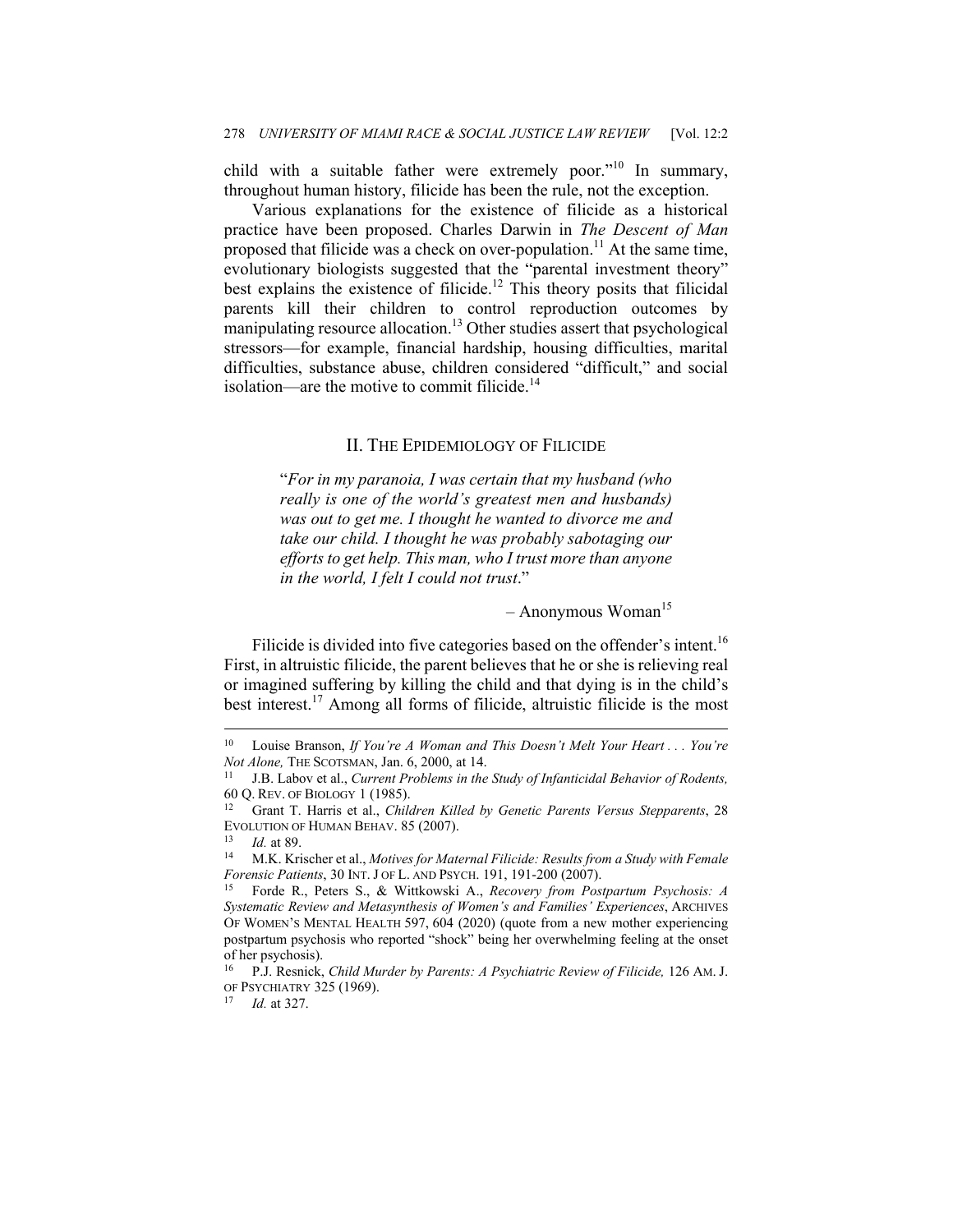common.<sup>18</sup> Second, in acutely psychotic filicide, the parent kills the child in response to psychosis and not because of a rational motive.<sup>19</sup> Third, unwanted child filicide occurs when a parent kills a child perceived to be a hindrance.<sup>20</sup> Fourth, fatal maltreatment, or accidental filicide, involves the unintentional death of a child resulting from parental abuse or neglect.<sup>21</sup> Lastly, spouse revenge filicide is the killing of a child by a parent to make the other parent suffer. $^{22}$ 

Currently, the United States has the highest rate of child murder— 8/100,000—among all developed nations; that amounts to five hundred children being murdered by their parents every year.<sup>23</sup> Moreover, about three percent of all homicide arrests in the United States involve parents who have killed their children.<sup>24</sup> In the U.S., filicides are believed to account for roughly two-thirds of fatal child abuse cases.<sup>25</sup>

Regarding filicide victimology, most of the victims—seventy-two percent—were six-years-old or younger.<sup>26</sup> About one-third of filicide victims were infants under one-year-old.<sup>27</sup> Surprisingly, thirteen percent of filicide victims were adults between the ages of eighteen and forty.<sup>28</sup> All in all, children are at the greatest risk of dying by filicide during infancy, especially during the first few months of life, because they are utterly reliant on their caregiver for all of their needs.<sup>29</sup>

Regarding filicide offenders, fathers were just as likely to kill their children as mothers.<sup>30</sup> However, female offenders were notably younger than their male counterparts.<sup>31</sup> Likewise, female offenders more often kill younger victims than did filicidal fathers.<sup>32</sup> Furthermore, younger filicidal mothers were more often poor, had limited financial resources, were under

 $\frac{18}{19}$  *Id.* 

<sup>19</sup> *Id.* at 328.<br>
<sup>20</sup> *Id.* at 329.<br>
<sup>21</sup> *Id.* at 330.<br>
<sup>22</sup> *Id.* at 331.<br>
<sup>23</sup> Susan Hatters Friedman et al., *Child Murder by Mothers: A Critical Analysis of the Current State of Knowledge and a Research Agenda,* 162 AM.J. OF PSYCHIATRY 1578, 1578  $(2012)$ 

<sup>24</sup> Timothy Y. Mariano et al., *Toward a More Holistic Understanding of Filicide: A Multidisciplinary Analysis of 32 Years of U.S. Arrest Data*, 236 FORENSIC SCI. INT'L 46, 46  $(2014)$ .<br>25 *Id* 

 $rac{25}{26}$  *Id.* 

<sup>26</sup> *Id.* at 47. 27 *Id.* at 49. 28 *Id.*

<sup>29</sup> *Id.* at 51. 30 *Id.* at 52. 31 *Id.*

*Id.* at 48.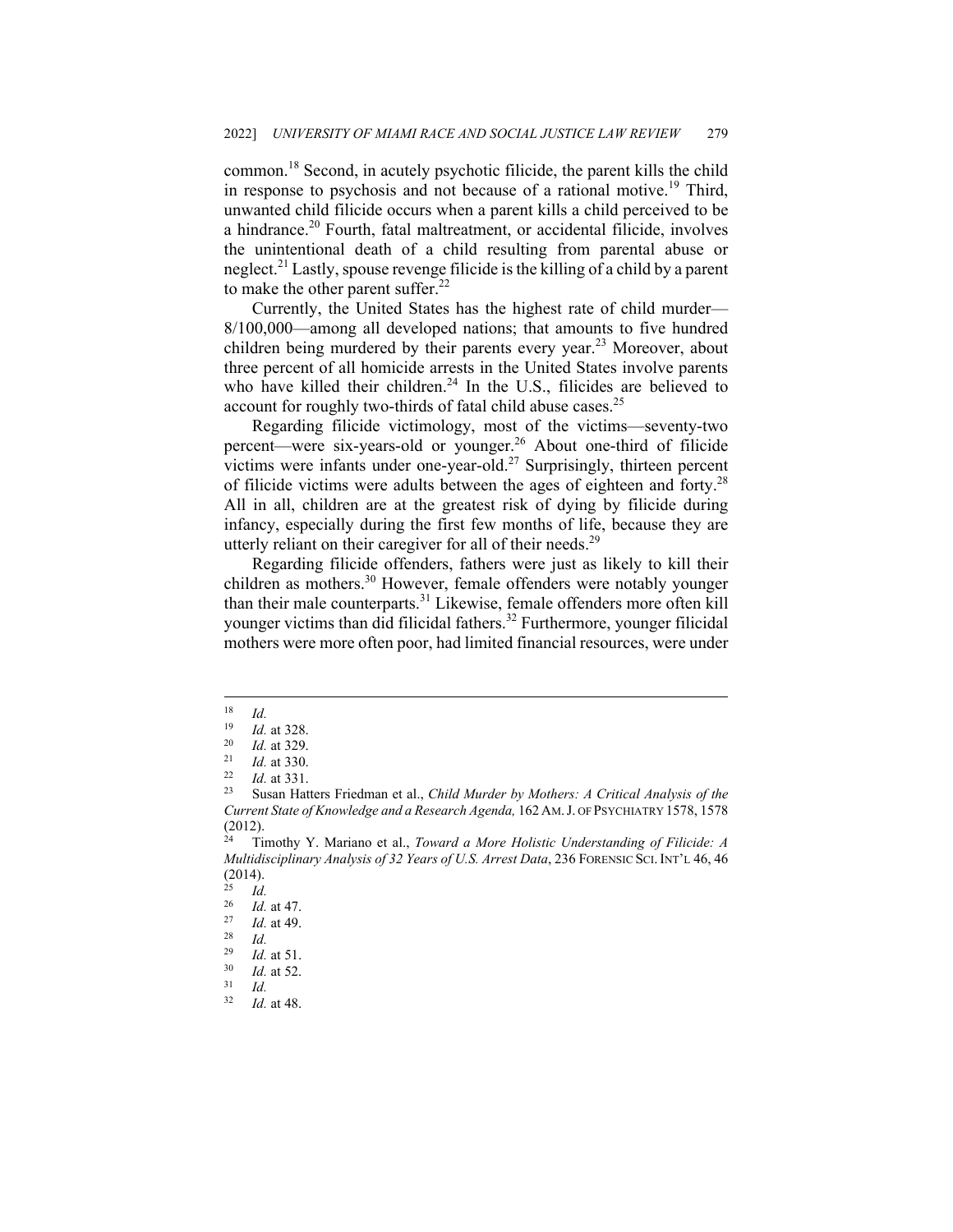psychological stress, and lacked familial or community support.<sup>33</sup> Nevertheless, older filicidal mothers often suffered from a mental illness and lacked criminal histories. $34$  On the other hand, filicidal fathers were often motivated to kill their children out of anger, jealousy, marital difficulties, and most had not previously sought psychiatric help.<sup>35</sup> Also, fathers were more likely than mothers to kill their spouses during the commission of the filicidal act.<sup>36</sup> Additionally, fathers were more likely to use violent means to commit filicide—including firearms, stabbing, and hitting—than did mothers.<sup>37</sup> In total, the mean age of offenders was thirtytwo-years-old.38 Finally, while most offenders and victims were White, Black offenders and victims were significantly represented compared to their percentage of the American population.<sup>39</sup>

The strongest predictive factors of maternal filicide are maternal age of nineteen years or younger, education of twelve years or less, poverty, single marital status, and late or absent prenatal care.<sup>40</sup> Furthermore, studies of maternal filicide offenders in the U.S. noted high rates of psychosis, depression, a history of abuse, addiction, prior instances of suicidality, prior use of psychiatric services, and decreased intelligence.<sup>41</sup>

Likewise, one-half of international filicide offenders had a severe mental illness, such as psychosis, depression, and suicidality.<sup>42</sup> Studies of international filicide offenders also noted that histories of child abuse and domestic abuse were prevalent among offenders.<sup>43</sup> Other studies noted the prevalence of child-related factors, such as frequent crying.44 International mothers who committed filicide were often socioeconomically disadvantaged and had the primary responsibility of their child's care.<sup>45</sup>

<sup>33</sup> *See* Ralph A. Hicks & Daniel C. Gaughan*, Understanding Fatal Child Abuse*, 19 CHILD ABUSE & NEGLECT 855 (1995). 34 *See* Harris et al., *supra* note 12. 35 *See* Sara G. West et al., *Fathers Who Kill Their Children: An Analysis of the* 

Literature. 54 J. OF FORENSIC SCI. 463 (2009).<br>
<sup>36</sup> See id.; see also Harris et al., *supra* note 12.<br>
<sup>37</sup> West et al., *supra* note 35.<br>
<sup>38</sup> See Mariano et al., *supra* note 24.<br>
<sup>39</sup> Id. at 48.<br>
See Mary D Overpeck et

<sup>399</sup> N. Engl. J. Med*.*<sup>1211</sup> (1998). 41 *See* Friedman et al., *supra* note 23, at 1578. 42 *Id.*

 $\begin{array}{cc} 43 & Id. \\ 44 & I. \end{array}$ 

 $\frac{44}{45}$  *Id.* 

<sup>45</sup> *Id.*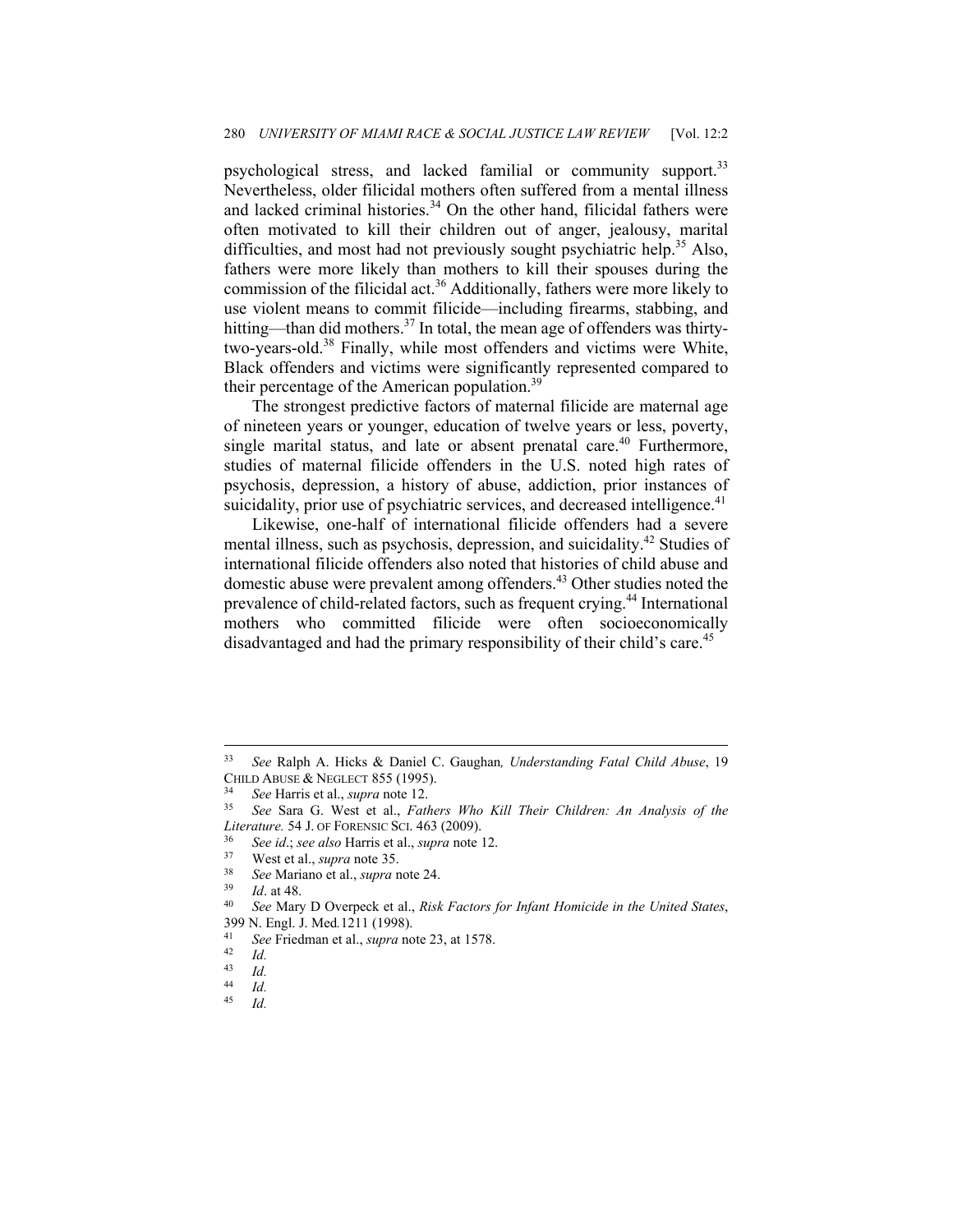### III. POSTPARTUM DISORDERS AND THEIR DESTRUCTIVE IMPACT ON **WOMEN**

"*It was a horrible feeling. I felt like her milk was dirty and I used to forget. My memory went, I would forget everything . . . I do not know how many bottles I threw away 'cause I was so paranoid of making the baby sick. I was paranoid about everything*."

#### $-$  Anonymous Woman<sup>46</sup>

The American Psychiatric Association has recognized postpartum mood disorders in the Diagnostic and Statistical Manual of Mental Disorders, acknowledging the correlation between infanticide and symptoms of mental illness as defined by postpartum onset within four weeks of birth:<sup>47</sup>

> When delusions are present, they often concern the newborn infant (e.g., the newborn is possessed by the devil, has special powers, or is destined for a terrible fate). In both psychotic and nonpsychotic presentations, there may be suicidal ideation, obsessional thoughts regarding violence to the child, lack of concentration, and psychomotor agitation . . . .[Filicide] is most often associated with postpartum psychotic episodes that are characterized by command hallucinations to kill the infant or delusions that the infant is possessed, but it can occur in severe postpartum mood disorders without such specific delusions or hallucinations.<sup>48</sup>

Postpartum disorders include postpartum depression and postpartum psychosis.<sup>49</sup> Experts estimate that approximately fifty to eighty percent of new mothers experience some form of postpartum depression after childbirth.50 Specifically, postpartum depression is characterized by irritability, mood swings, significant appetite changes, and severe

<sup>46</sup> Forde et al., *supra* note 15 (an anonymous woman suffering from postpartum psychosis describes her paranoia and difficulty bonding with her child). 47 American Psychiatric Association, *Desk Reference to The Diagnostic Criteria* 

*From DSM-5*, at 112.

AMERICAN PSYCHIATRIC ASSOCIATION, DIAGNOSTIC AND STATISTICAL MANUAL OF MENTAL DISORDERS 386 (4th ed. 1994).<br><sup>49</sup> Id. 50 Barry Lewis, *A New Model Law Offers Hope: Postpartum Disorders and the Law*, 42

M.A.R. CHAMPION 20, 21 (2018).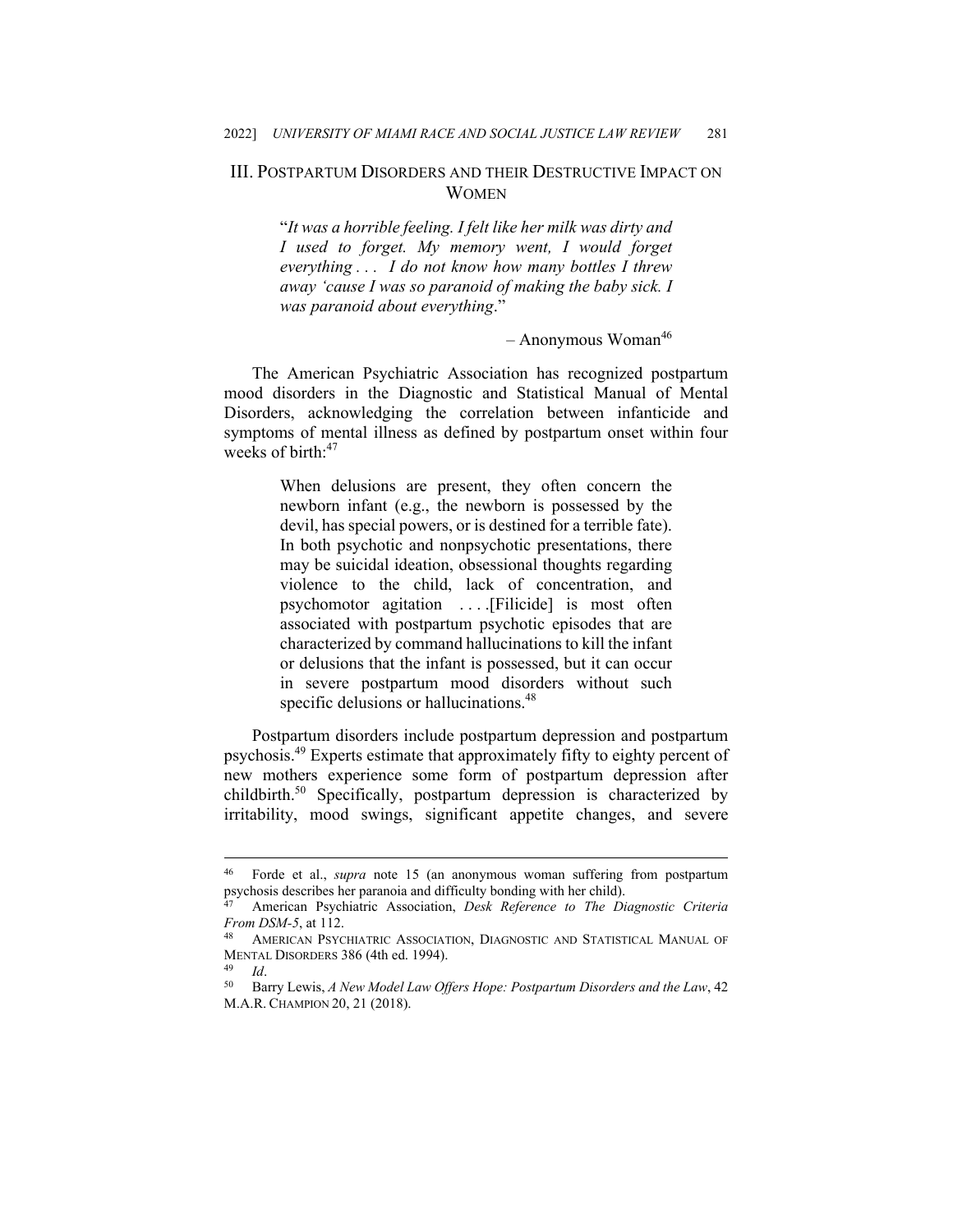emotionality changes.<sup>51</sup> Most notably, postpartum depression causes the new mother to experience feelings of intense inadequacy and anxiety concerning her ability to care for her new child.<sup>52</sup> Accordingly, mothers with postpartum depression see themselves as "bad mothers," heightening their thoughts of suicidal ideation or of harming their child.<sup>53</sup> Of all mothers who experience postpartum depression, one-sixth of those mothers will experience severe depression, characterized by mood swings, eating disorders, insomnia, paranoia, and suicidal ideations.<sup>54</sup> Cases of postpartum depression may include symptoms from any combination of four subgroups: (1) depression, (2) anxiety, (3) panic disorder, and (4) obsessive-compulsive disorder.<sup>55</sup> Recovery with treatment typically takes between six to twelve months.<sup>56</sup> In contrast, without treatment, one-quarter of women with postpartum depression will not recover.<sup>57</sup>

Postpartum psychosis, the most severe of the postpartum disorders, affects two mothers for every one thousand births.<sup>58</sup> A mother who has postpartum psychosis is typically in a psychotic state caused by the myriad of chemical imbalances in the mother's body after birth.<sup>59</sup> This form of psychosis is characterized by a severe break with reality and a severely impaired ability to function due to hallucinations or delusions, often about her child.<sup>60</sup> Postpartum psychosis is especially dangerous to the mother and child because the woman is dissociated, delusional, and confused.<sup>61</sup> Additionally, the mother is likely to have both suicidal and infanticidal thoughts while experiencing this form of psychosis.<sup>62</sup> New mothers with postpartum psychosis often exhibit strange behavioral tendencies in which they isolate themselves from others, become mute, suffer from severe sleep deprivation, and experience extreme emotional volatility.<sup>63</sup> Left

<sup>51</sup> ANN L. DUNNEWOLD*,* EVALUATION AND TREATMENT OF POSTPARTUM EMOTIONAL DISORDERS 1 (1997).<br><sup>52</sup> CHERYL L. MEYER ET AL., MOTHERS WHO KILL THEIR CHILDREN: UNDERSTANDING

THE ACTS OF MOMS FROM SUSAN SMITH TO THE "PROM MOM" 5 (2001).<br><sup>53</sup> See DUNNEWOLD, *supra* note 51.<br><sup>54</sup> CHARLES PATRICK EWING, FATAL FAMILIES: THE DYNAMICS OF INTRAFAMILIAL

HOMICIDE 95-96 (1997).<br><sup>55</sup> Dr. Susan Benjamin Feingold, Happy Endings, New Beginnings: Navigating

POSTPARTUM DISORDERS (2015).<br>
<sup>56</sup> See EWING, *supra* note 54.<br>
<sup>57</sup> Id. at 96.<br>
<sup>59</sup> Id.<br>
<sup>60</sup> See DUNNEWOUD, supra not

<sup>60</sup> *See* DUNNEWOLD, *supra* note 51. 61 Debora K. Dimino, *Postpartum Depression: A Defense for Mothers Who Kill their* 

*Infants*, 30 SANTA CLARA L. REV. 231, 234 (1990).<br><sup>62</sup> MERTON SANDLER, MENTAL ILLNESS IN PREGNANCY AND THE PUERPERIUM 114 (1978).<br><sup>63</sup> See MEYER ET AL., *supra* note 52.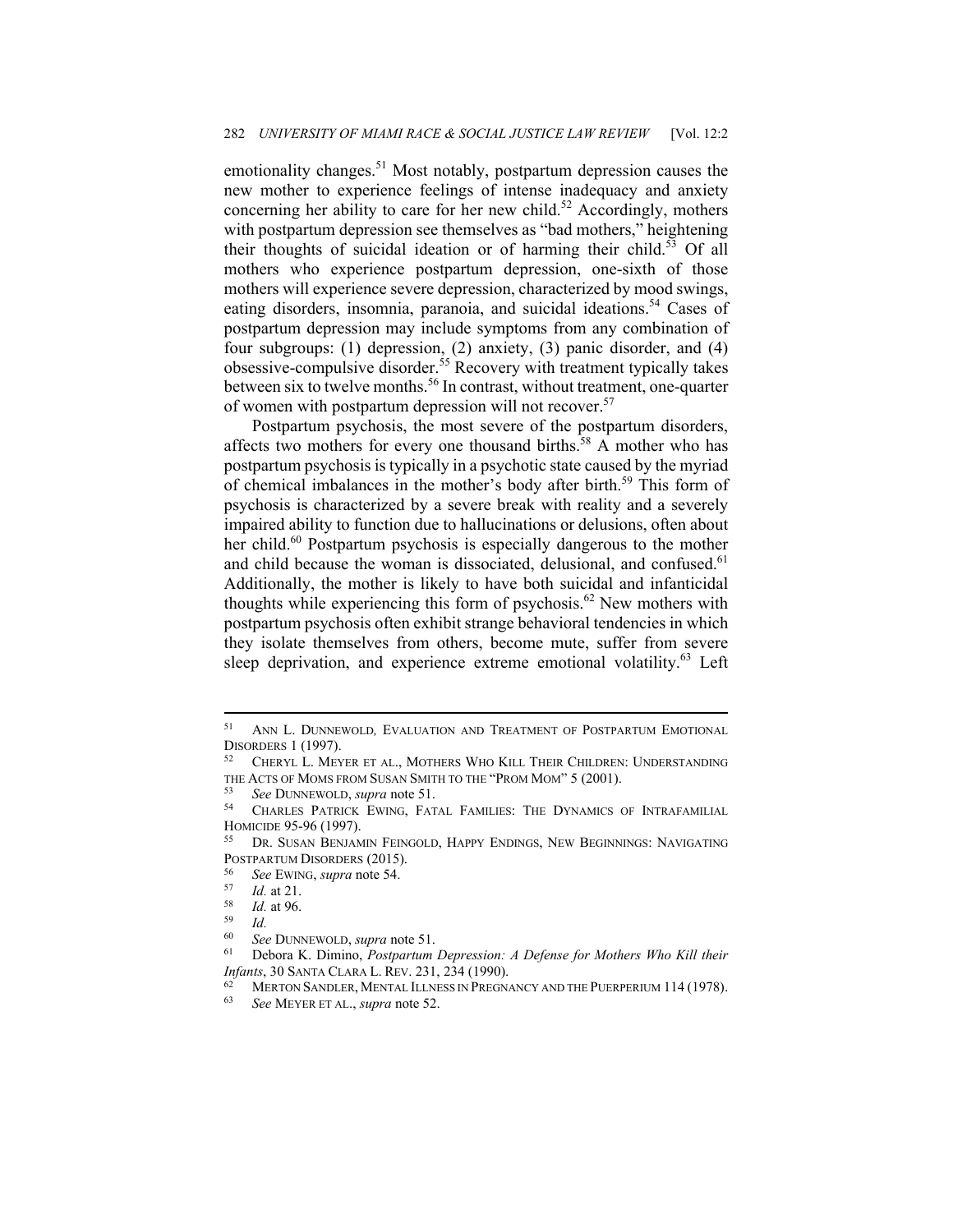untreated, postpartum psychosis has a four percent risk of filicide within the child's first year of life and a five percent risk of suicide. $64$ 

A typical example of how postpartum depression and psychosis may lead to filicide is illustrated in the case of Andrea Yates. In her youth, Andrea Yates was a valedictorian and eventually became a bright, young registered nurse. 65 She was joyfully in love with her husband, and the couple even announced that they "would seek to have as many babies as nature allowed."66

While Yates' future seemed idyllic, it was anything but. Years later, Yates, her husband, and their four children lived in a converted Greyhound bus that was only three hundred fifty square feet.<sup>67</sup> Yates was the children's primary caretaker and even became their homeschool teacher because her husband was fearful of outside influences.<sup>68</sup> Despite the exhaustion that comes with raising young children, Yates appeared to be a loving mother by all accounts. $69$  She was often seen walking with her children to the local park and even made heart-shaped coupon books cashable for hugs and games on Valentine's Day for her children.<sup>70</sup>

After her fourth child's birth, Yates began to experience symptoms of depression.71 Yates has an extensive family history of mental illness, in which nearly all of her family members have been diagnosed with some form of depression.<sup>72</sup> Soon after her fourth child's birth, she attempted to commit suicide by overdosing on her father's Alzheimer's medication.<sup>73</sup> After her first failed suicide attempt, she tried to commit suicide again by slitting her throat with a steak knife.<sup>74</sup> After several more failed suicide attempts, Yates was hospitalized and diagnosed with severe postpartum depression and psychosis.<sup>75</sup>

<sup>64</sup> Emilie Le Beau Lucchesi, *When Giving Birth Leads to Psychosis, Then to Infanticide*, THE ATLANTIC (Sept. 6, 2018),

https://www.theatlantic.com/family/archive/2018/09/postpartum-psychosis-infanticidewhen-mothers-kill-their-children/569386/.

<sup>65</sup> Gumbel, *supra* note 2. 66 *Id.*

 $\frac{67}{68}$  *Id.* 

<sup>68</sup> Margery Eagan, *Yates Shatters Maternal Myth of Competence*, BOSTON HERALD, Sept. 11, 2001.

 $\frac{69}{70}$  *Id.* 

Lee Hancock, *Documents Reveal Yates' History of Mental Illness*, SEATTLE TIMES, Sept. 3, 2001, at A2.

 $\frac{71}{72}$  *Id.* 

 $rac{72}{73}$  *Id.* 

<sup>73</sup> *See* Eagan, *supra* note 68. 74 *Id.*

<sup>75</sup> *Id*.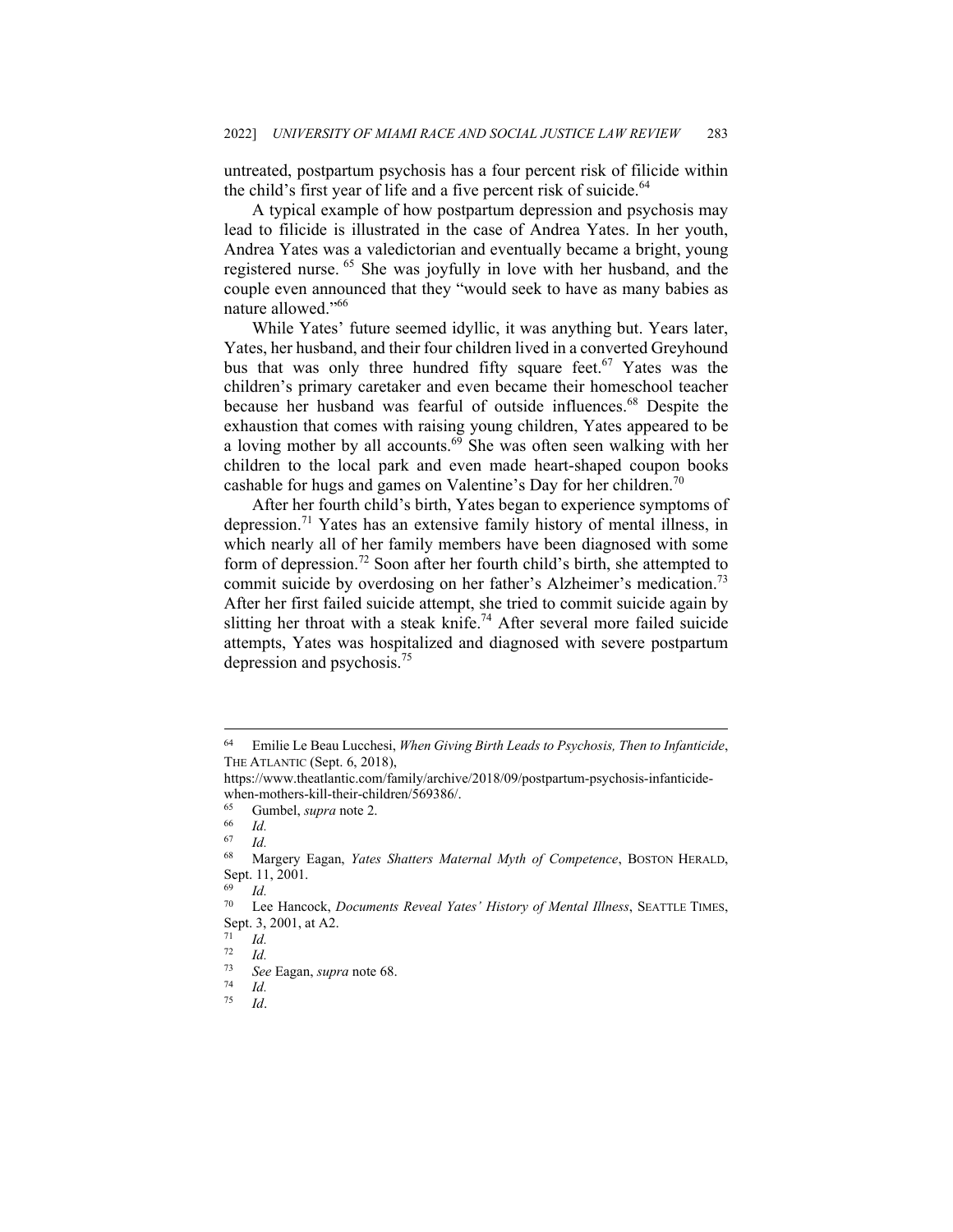Yates told her therapist that she heard voices that told her to stab those around her.76 Yates also explained that she attempted to commit suicide because she deemed it better to end her own life than to endanger those around her.77 Yates' condition improved slightly, but her doctors warned her to consider not having any more children because having more children "will surely guarantee further psychotic depression."<sup>78</sup> Nevertheless, her husband was determined to have a large family, and the couple conceived and welcomed a fifth child.<sup>79</sup>

Four months after her fifth child's birth, Yates fell into postpartum depression and psychosis once again, becoming completely mute and only sleeping one hour per night.<sup>80</sup> Her psychosis and paranoia were so severe that her doctor sought to have Yates involuntarily committed, but Yates was discharged a few weeks later.<sup>81</sup>

Yates was hospitalized once again when she was found kneeling beside a bathtub filled with water, baffled as to why she filled the bathtub in the first place. $82$  One month later, her postpartum depression and psychosis symptoms quickly escalated, causing her to become catatonic and mute.83 During this time, Yates worried obsessively that she was a bad mother and that her children would also become failures because of her.<sup>84</sup> Finally relenting to the voices in her head, on Jun. 20, 2001, Yates drowned all five of her children in the bathtub, one by one.<sup>85</sup>

#### IV. LEGAL TESTS FOR INSANITY

"*I started becoming delusional after I stopped nursing Michael. I thought somehow that he represented the Devil . . . .The morning the baby died, I got a phone call from a woman selling magazines. Right before she hung up, I thought she said 'All right, Angela.'" I had been praying and asking for God for guidance, and thought that God was telling me to drown my baby. I filled the tub, put the baby in the water, and held him down until he* 

 $rac{76}{77}$  *Id.* 

 $\frac{77}{78}$  *Id.* 

<sup>78</sup> *Id*. 79 *Id.*

 $\frac{80}{81}$  *Id.* 

<sup>81</sup> *See* Hancock, *supra* note 70. 82 *See* Eagan, *supra* note 68. 83 *Id.*

 $\frac{84}{85}$  *Id.* 85 *Id.*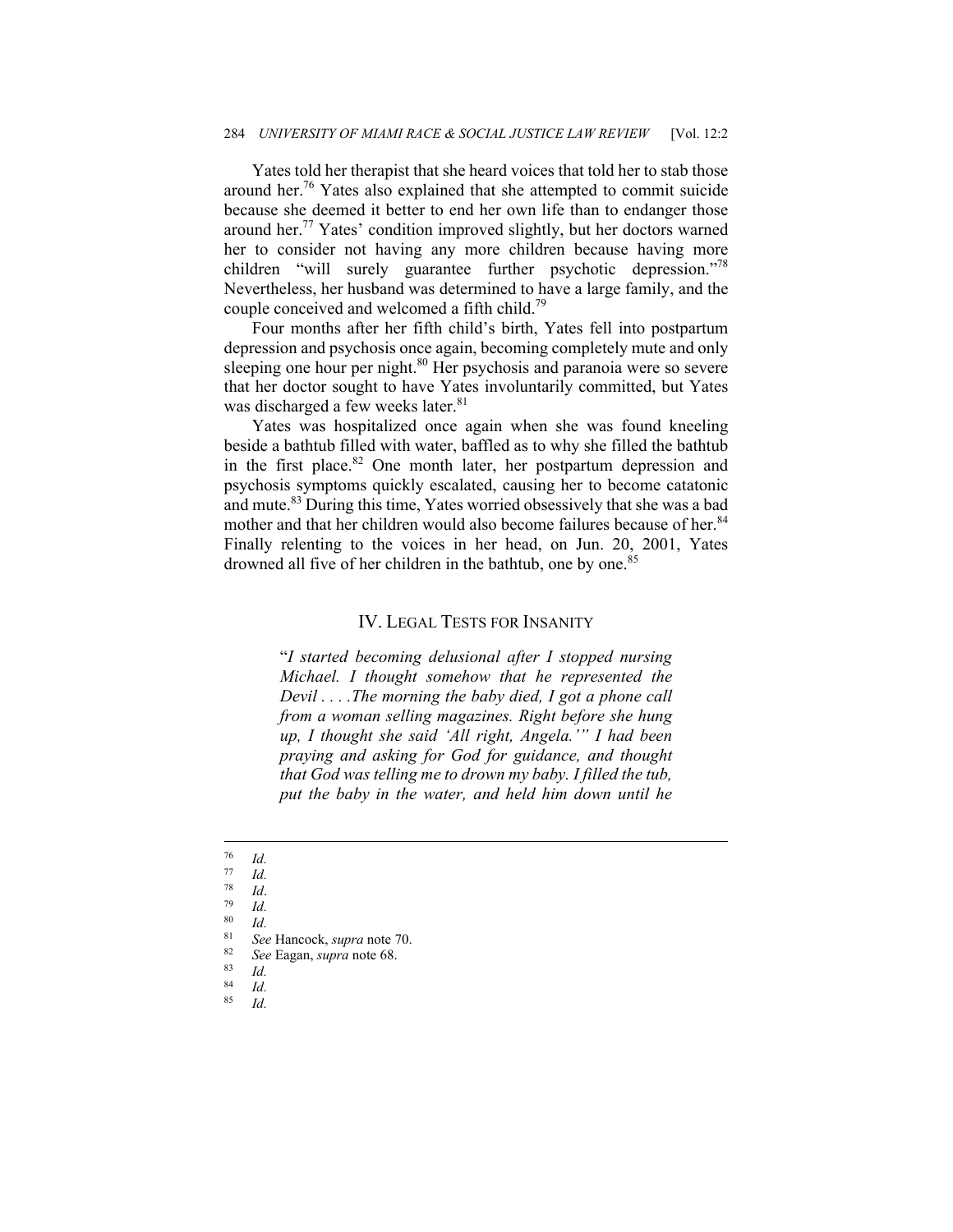*drowned. He was an easy baby, a good baby, he was perfect."*

 $-$  Angela Thompson<sup>86</sup>

Under the tenets of free will and personal responsibility, the American legal system recognizes that when an individual is incapable of having the requisite criminal intent when the act was performed, a just and fair society cannot hold that person criminally liable.<sup>87</sup> Thus, evidence of insanity is admissible only if related to a material element of the criminal offense. A defendant is entitled to an acquittal only if the level of their mental illness completely negates a necessary element of the charged offense.<sup>88</sup> Nevertheless, the foundation question of what constitutes criminal insanity is left up to each jurisdiction to decide.

In the United States, most jurisdictions used the M'Naghten rules to evaluate a defendant's insanity plea.<sup>89</sup> Under this test, the defendant is not criminally responsible if he was laboring under such a defect of reason from disease of the mind at the time of committing the act as not to know the nature and quality of his act or, if he did know it, he did not know what he was doing was wrong.<sup>90</sup> Furthermore, the defendant's mental illness must be so debilitating that it affects the defendant's ability to appreciate his surroundings either because the defendant cannot understand what he is doing or he cannot appreciate that his action is unauthorized by  $law<sup>91</sup>$ 

<sup>86</sup> Tricia Schroeder, *Postpartum Psychosis as a Defense to Murder?,* 21 W. S.T. U. L. R.E.V. 267, 283 (1993); Anne Damante Brusca, *Postpartum Psychosis: A Way Out for Murderous Moms?*, 18 HOFSTRA L. R.E.V. 1133, 1164 (1990). Angela Thompson gave birth to a daughter and soon began experiencing trouble sleeping. Soon after, Thompson began to believe that she no longer needed sleep and started having religious hallucinations. As her psychosis became more severe, she unsuccessfully tried to throw herself off of a bridge and, as a result, was hospitalized. After she was discharged, Thompson appeared to be behaving normally and resumed her everyday activities. However, her hallucinations of the devil and demonic creatures returned after the birth of her son two years later. As a result, Thompson was utterly obsessed with the devil and remained in a catatonic state.86 One afternoon when her husband returned from work, Thompson greeted him and calmly told him that their nine-month-old son, Michael, was dead. Thompson drowned her son in the bathtub because she believed God told her that her son was the devil, and, if she killed her child, her husband would raise him from the dead three days later so the world would recognize her son as Jesus Christ.

<sup>87</sup> Jonas R. Rappeport*, The Insanity Plea Scapegoating the Mentally Ill—Much Ado About Nothing?,* 24 S. Tex. L.J. 687, 690 (1983).<br><sup>88</sup> Laura E. Reece, *Mothers Who Kill: Postpartum Disorders and Criminal Infanticide*,

<sup>38</sup> UCLA L. Rev. 699, 750 (1991).

*Daniel M'Naughten's Case*, 8 Eng. Rep. 718, 718 (1843).<br>Wayne R. LaFave & Austin W. Scott, Jr., *Substantive Criminal Law* 429, 436 (1986); Marcia Baran, *Postpartum Psychosis: A Psychiatric Illness, A Legal Defense to Murder or Both?* 10 HAMLINE J. PUB. L. & POL'Y 121, 133-134 (1989).<br><sup>91</sup> RALPH SLOVENKO, PSYCHIATRIC AND CRIMINAL CULPABILITY 110, 119 (1995).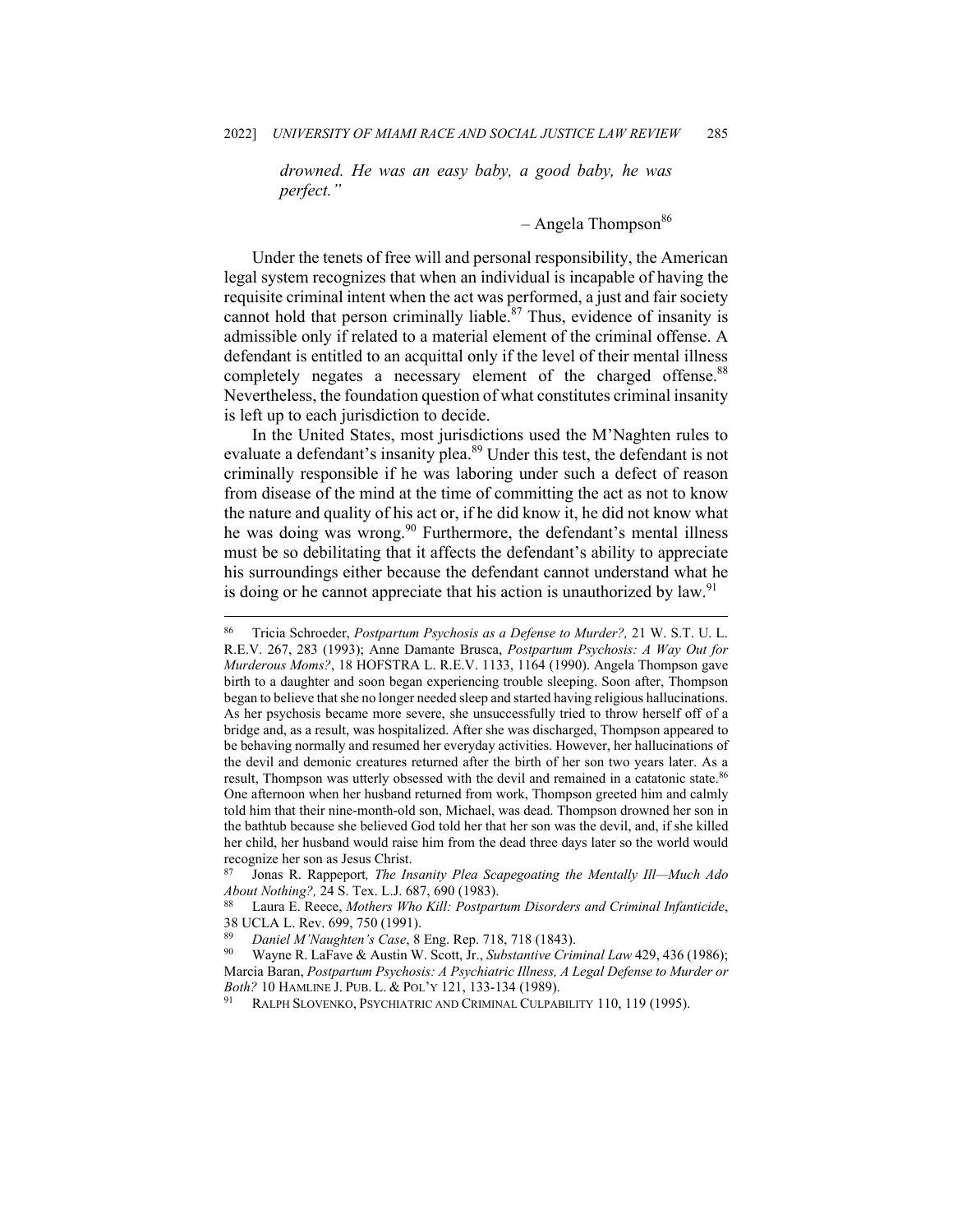Medical and legal professionals have criticized the M'Naghten test for only considering whether the defendant could recognize the difference between right and wrong and excluding the volitional aspect of behavior precisely, a defendant's capacity to make decisions and to conform to those decisions in controlling his conduct.<sup>92</sup> Furthermore, the M'Naghten test does not differentiate between the various degrees of mental illness, which are recognized by modern medicine.<sup>93</sup> Specifically, in the case of postpartum disorders, a mother who can distinguish between right and wrong, but is incapable of controlling or conforming her conduct to what is right to due a postpartum disorder, fails to meet the requirements of criminal insanity under the M'Naghten test.<sup>94</sup>

In most American jurisdictions, a person who faces criminal trial is presumed sane until proven otherwise.<sup>95</sup> The defense can rebut this presumption by introducing evidence that demonstrates that the defendant was criminally insane during the commission of the crime.<sup>96</sup> Once evidence rebutting the presumption of sanity is presented, the presumption is destroyed. $97$  After, the burden shifts onto the prosecution to prove the defendant's sanity beyond a reasonable doubt as a necessary element of the crime charged.<sup>98</sup>

Other jurisdictions in the United States use the "Irresistible Impulse" test to determine whether a defendant is criminally insane.<sup>99</sup> Under this test, a defendant who has a mental illness that kept him from controlling his conduct, despite the defendant knowing what he was doing was wrong at the time of the act, is considered criminally insane.<sup>100</sup> A defendant successfully pleading insanity under the Irresistible Impulse test must suffer from a mental condition that creates an overwhelming compulsion that urges him to commit illegal acts. $101$ 

To illustrate the distinction between the M'Naghten test and the Irresistible Impulse test, consider the case of Andrea Yates, who drowned

<sup>92</sup> *See* Rappeport, *supra* note 87. 93 *See* SLOVENKO, *supra* note 91. 94 JAMES Q. WILSON, MORAL JUDGEMENT: DOES THE ABUSE EXCUSE THREATEN OUR LEGAL SYSTEM 36-38 (1997).<br><sup>95</sup> RICHARD MORAN, KNOWING RIGHT FROM WRONG: THE INSANITY DEFENSE OF DANIEL

MCNAUGHTAN 23 (1981).<br><sup>96</sup> Janet Ford, *Susan Smith and Other Homicidal Mothers—In Search of the Punishment* 

*that Fits the Crime*, 3 CARDOZO WOMEN'S L.J. 521, 543-544 (1996).<br><sup>97</sup> *Id.*<br><sup>98</sup> Davis y United States, 160 U.S. 469, 473-474 (1895): People

Davis v. United States, 160 U.S. 469, 473-474 (1895); People v. Skeoch, 96 N.E.2d 473, 475 (Ill. 1951); ROBERT F. SCHOPP, JUSTIFICATION DEFENSES AND JUST CONVICTIONS 24 (1998).

<sup>99</sup> *See* LaFave & Scott, *supra* note 90. 100 *Id.*

<sup>101</sup> *See* SLOVENKO, *supra* note 91.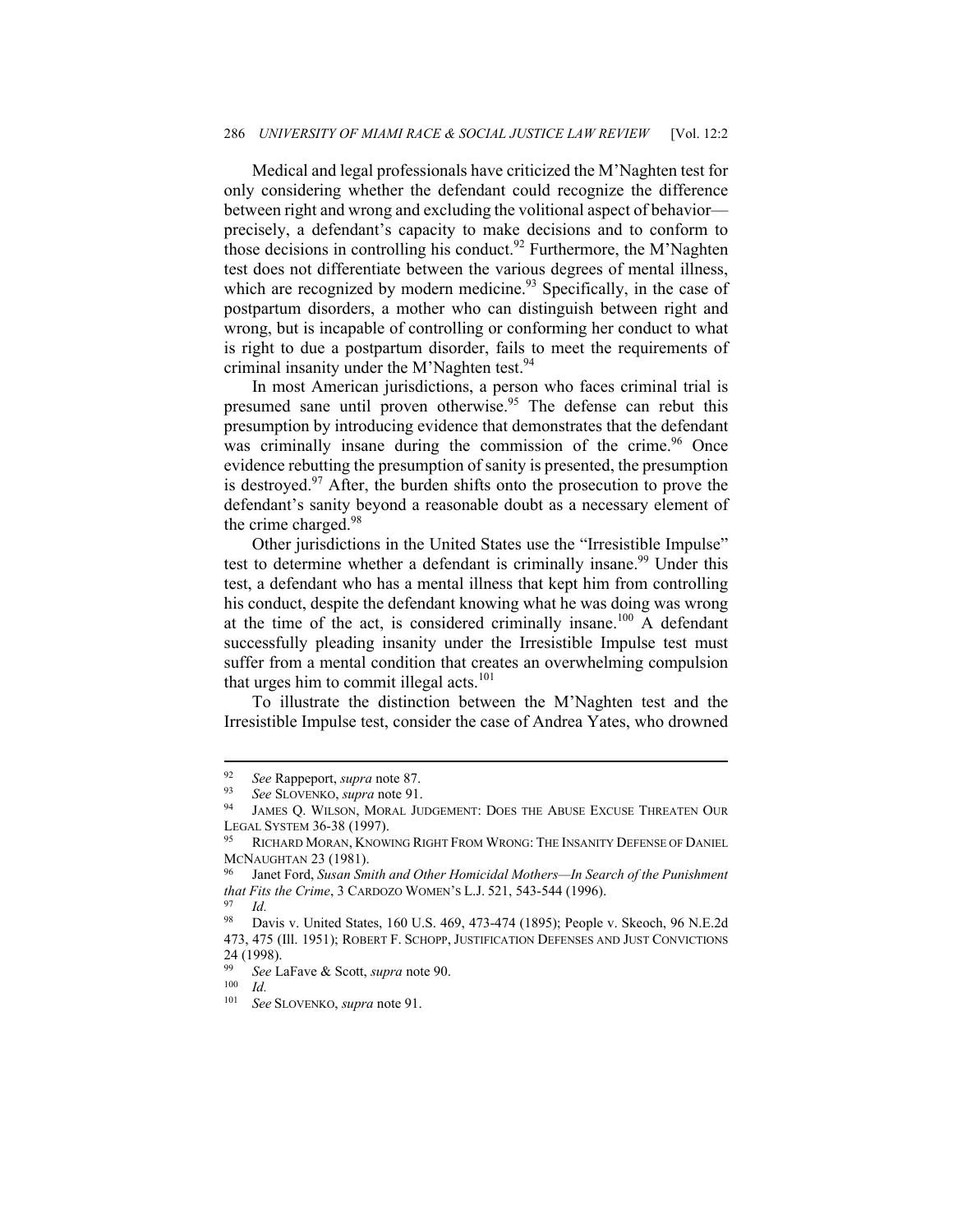her five children in a bathtub. Under the M'Naghten test, Yates would be considered sane because she could recognize the difference between right and wrong. For example, Yates waited for her husband to leave for work to fill up the bathtub because she thought that he would prevent her from completing the murders.102 Similarly, Yates put the family dogs in the crate so that they would not interfere with her plan to kill her children.<sup>103</sup> However, Yates would likely be considered criminally insane under the Irresistible Impulse test. As evidenced above, Yates knew that what she was doing was wrong, but she could not resist the voices in her head commanding her to kill her children.<sup>104</sup>

In comparison, other states follow the *Durham* test, which presupposes that insanity is established by a body of symptoms.<sup>105</sup> A defendant will be considered criminally insane under the *Durham* test if the defendant would not have committed the criminal act but for the existence of a mental disease or defect.<sup>106</sup> Among all of the previous tests, the *Durham* test is perceived as the least restrictive test and has been criticized as overly expansive and ambiguous.<sup>107</sup>

In comparison, the American Law Institute Model Penal Code test considers both the cognizance of the actor's wrongdoing and the voluntariness of the act by combining elements from the M'Naghten test, the Irresistible Impulse Test, and the *Durham* test.108 Section 4.01 of the Model Penal Code states: "A person is not responsible for criminal conduct if at the time of such conduct as a result of mental disease or defect he lacks substantial capacity to appreciate the criminality (wrongfulness) of his conduct or to conform to the requirements of the law."109 Nevertheless, an abnormality manifested by repeat criminal conduct does not qualify as a "mental disease or defect" under this test.<sup>110</sup>

In response to the over-inclusive Model Penal Code test for insanity, President Reagan signed the Insanity Defense Reform Act of 1984 into law.<sup>111</sup> The Act dealt a swift and deafening blow to the Model Penal Code test by removing the volitional component that a defendant lacked the

<sup>&</sup>lt;sup>102</sup> Gumbel, *supra* note 2.<br>
<sup>103</sup> *Id.*<br>
<sup>104</sup> *Id.*<br>
See SLOVENKO, *supra* note 91; *see also* LaFave & Scott, *supra* note 90.<br>
<sup>106</sup> Durham v. United States, 214 F.2d 862, 863 (D.C. Cir. 1954).<br>
<sup>107</sup> *See* LaFave &  $2003$ ).

<sup>&</sup>lt;sup>109</sup> Model Penal Code § 4.01.<br><sup>110</sup> See LaFave & Scott, *supra* note 90; Colleen *Kelly, The Legacy of Too Little, Too Late: The Inconsistent Treatment of Postpartum Psychosis as a Defense to Infanticide*, 19 J. CONTEMP. HEALTH L. POL'Y 247 (2002). 111 DRESSLER, *supra* note 108.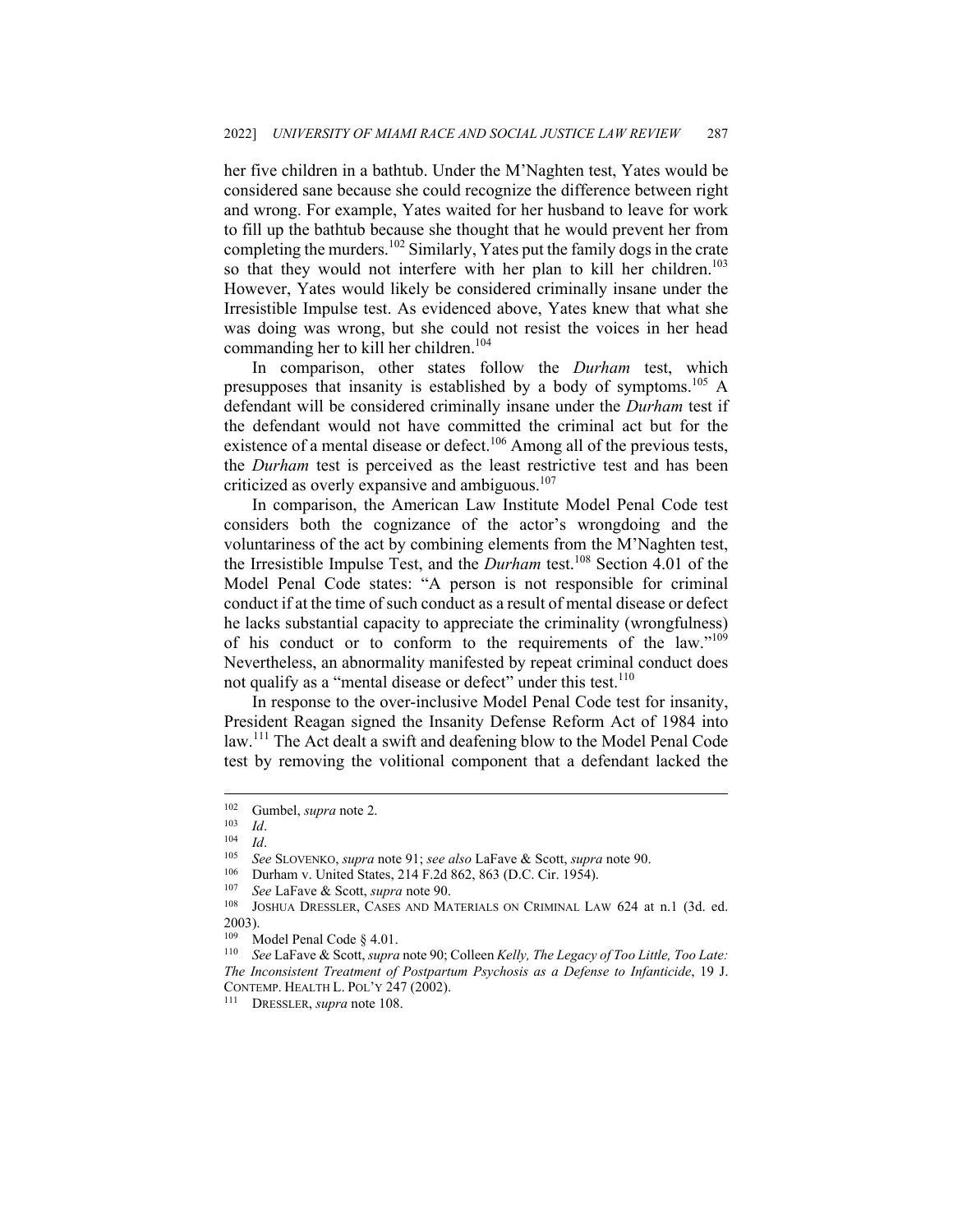capacity to conform their conduct to the law.<sup>112</sup> This change exculpated defendants only if they could not appreciate "the nature and quality or wrongfulness of their acts as a result of severe mental disease," thereby making it significantly harder for defendants to obtain a verdict of not guilty by reason of insanity.<sup>113</sup> Further, before the Act, the government had the burden of proving the defendant's sanity beyond a reasonable doubt.<sup>114</sup> After the Act's passage, that burden was shifted to the defendant, who now had the burden of proving insanity by clear and convincing evidence at the federal level. $^{115}$ 

#### V. POSTPARTUM DISORDERS AS THE BASIS FOR AN INSANITY **DEFENSE**

"*I worried about interaction. I worried that I'd never get better from the depression because it was very cyclical. I really, really worried about the impact on [my baby] because I'd read about mums who have mental health problems affecting their kids, I worried about the genetic side of it. What did not I worry about? I worried for my marriage, all sorts of stuff like that really. I worried for the future really—being ill, thinking am I always, at that point because, I did think that I was never going to get better, so that was my main sort of fear*."

 $-$  Anonymous Woman<sup>116</sup>

Since the 1980s, U.S. courts have permitted mothers with postpartum psychosis to assert the insanity defense in homicide cases.<sup>117</sup> Likewise, both postpartum psychosis and postpartum depression are admissible in sentencing hearings as mitigation evidence on the basis of diminished capacity. $^{118}$ 

Asserting a postpartum disorder as the basis for an insanity defense creates several legal challenges. First, the juror or fact finder may have a bias concerning motherhood, mental illness, and the nature of filicide,

118 *Id.*

 $\frac{112}{113}$  *Id.* 

 $\frac{113}{114}$  *Id.* 

 $\frac{114}{115}$  *Id.* 

 $\frac{115}{116}$  *Id.* 

Forde et al., *supra* note 15 (describing new mother in the throes of postpartum depression feeling out of control and worrying that "things will never get better"). 117 Melissa L. Nau et al, *Postpartum Psychosis and the Courts*, 40 J. of the Am. Acad. of

Psychiatry & the L. 318, 319 (2012).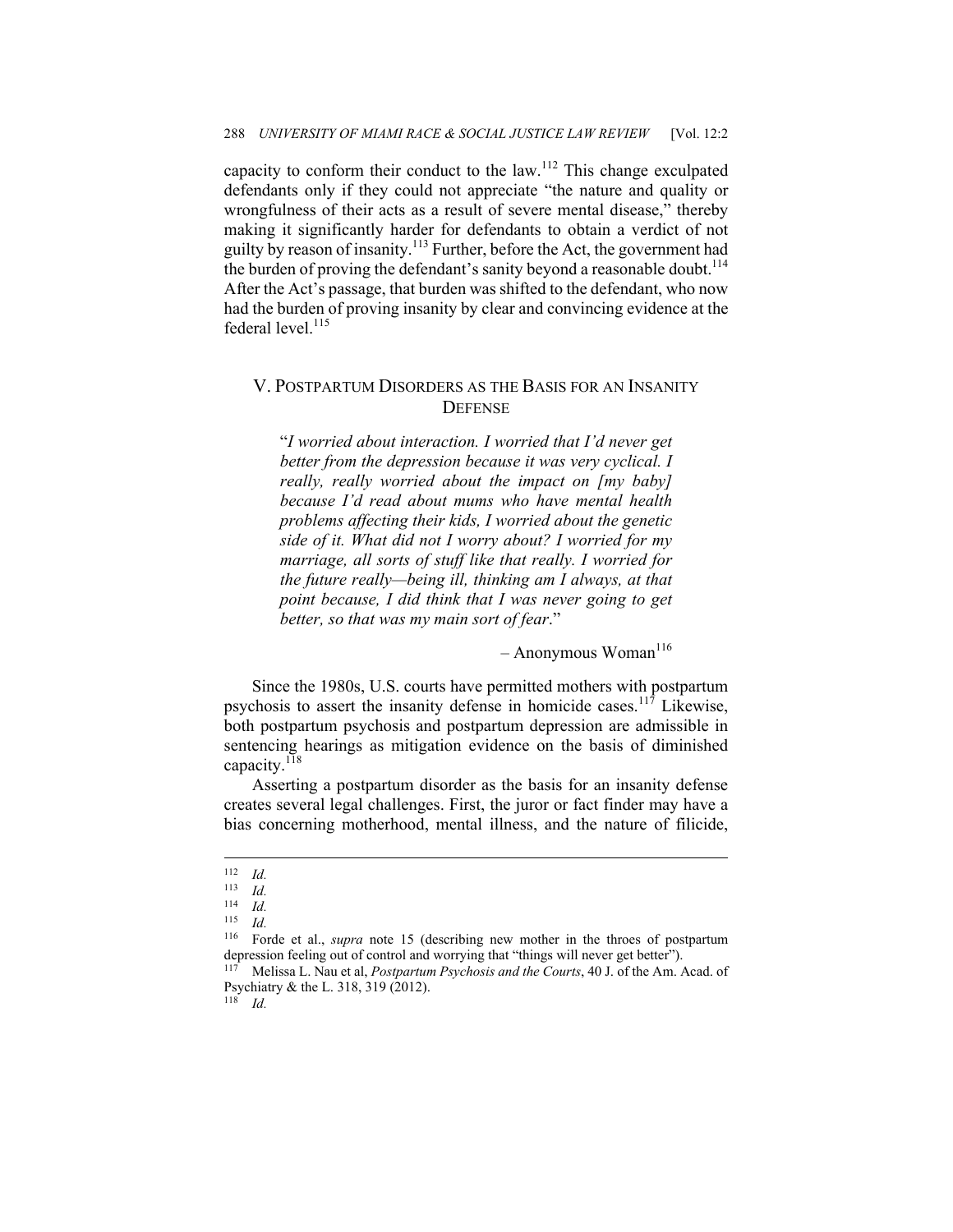which will directly impact the mother's fate.<sup>119</sup> Most notably, jury instructions typically do not define what constitutes a "mental disease," which invites the juror to apply their preconceived notions of motherhood and mental illness to the case at hand.<sup>120</sup> Second, mothers who committed filicide while suffering from a postpartum disorder are likely to recover by the time their cases go to trial.<sup>121</sup> In contrast, defendants who assert the insanity defense for every other mental illness excluding postpartum disorders are typically still mentally ill during their trial.<sup>122</sup> Although a defendant asserting the insanity defense only needs to prove that they were criminally insane during the commission of the criminal act, and not at the subsequent trial, the defendant's behavior at the trial surely affects the jurors' perception of the defendant's mental illness.<sup>123</sup>

Defendant mothers with postpartum psychosis are considered criminally insane in only some jurisdictions in the U.S. because even the most psychotic defendants can arguably distinguish right from wrong. For example, it would be challenging for a mother who has postpartum psychosis to qualify as criminally insane in a jurisdiction following the M'Naghten rule because the mother likely understands that killing her child is wrong.<sup>124</sup> The same defendant would likely be considered criminally insane under the Irresistible Impulse test because even though the mother understood that murdering her child was wrong, she was acting under the command of her hallucinations.<sup>125</sup> Likewise, the same defendant would also be considered criminally insane under the Durham test because the mother would not have murdered her child but for the mother experiencing postpartum disorders after giving birth.<sup>126</sup> Lastly, the Model Penal Code test yields the most inconsistent results in evaluating whether a defendant's postpartum psychosis qualifies her as mentally insane because the test does not define "mental disease or defect."<sup>127</sup>

<sup>&</sup>lt;sup>119</sup> MEYER ET AL., *supra* note 52.<br><sup>120</sup> *Id*. Typically, the mental disease will be deemed sufficient if the disease caused the criminal act. *Id*.<br><sup>121</sup> R. Kumar & Maureen Marks, *Infanticide and the Law in England and Wales, in* 

POSTPARTUM PSYCHIATRIC ILLNESS: A PICTURE PUZZLE 257, 259 (1992).<br><sup>122</sup> Susan A. Hickman & Donald L. LeVine, *Postpartum Disorders and the Law, in* 

POSTPARTUM PSYCHIATRIC ILLNESSES: A PICTURE PUZZLE 282, 287 (1992).<br><sup>123</sup> Id.<br><sup>124</sup> See I aFave & Scott, sung note 90.

<sup>124</sup> *See* LaFave & Scott, *supra* note 90. 125 *Id.*

<sup>126</sup> *See* SLOVENKO, *supra* note 91; *see also* LaFave & Scott, *supra* note 90. 127 Model Penal Code § 4.01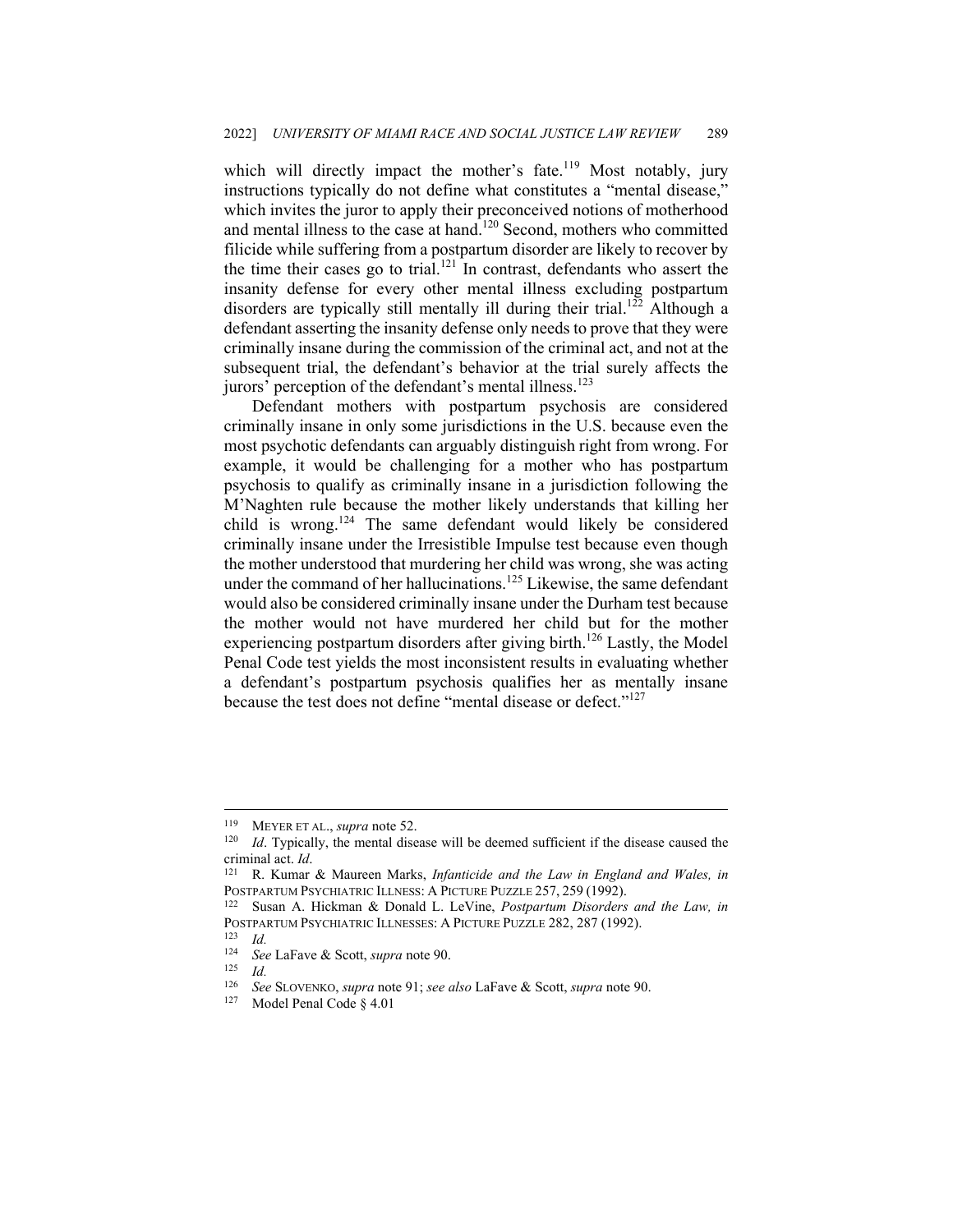### VI. A CASE STUDY OF THE GUILTY BUT MENTALLY ILL VERDICT AS AN UNCONSCIONABLE RESPONSE TO THE INSANITY DEFENSE REFORM ACT OF 1984

"*That would be the number one reason for me not telling anyone. 'Cause I was utterly convinced if I told the doctor I am thinking of throwing my baby out of the window . . . they are going to think 'Oh my god that poor baby.' And you know you hear that from the paper that they were taken away and that's it. I did not tell a soul*."

#### $-$ Anonymous Woman<sup>128</sup>

In response to calls to reform the Insanity Defense Act of 1984, twenty states have enacted a "guilty but mentally ill" verdict.<sup>129</sup> In these states, a jury may select guilty, not guilty, not guilty by reason of insanity, or guilty but mentally ill as their verdict.<sup>130</sup> In general, a Defendant who receives a guilty but mentally ill verdict is sentenced in the same way as if they were found guilty and mentally sane.131 A mother who commits filicide and is found guilty but mentally ill is not free from criminal liability. Instead, the court, in its discretion, may impose any sentence on her as could be imposed on a defendant adjudicated guilty of the same crime but not mentally ill.<sup>132</sup> The following section will analyze the effect of the guilty but mentally ill verdict in the case of Debra Lynn Gindorf.

On March 28, 1985, twenty-year-old Debra Lynn Gindorf decided to commit suicide and wanted to take her two children with her.<sup>133</sup> She crushed Unisom sleeping pills and fed them to herself, her twenty-threemonth-old daughter, Christina, and three-month-old son, Jason.<sup>134</sup> She gave Jason a baby bottle of formula mixed with the sleeping pills, and she

<sup>128</sup> Forde et al., *supra* note 15 (a mother suffering from postpartum depression and psychosis describes her decision not to seek medical treatment for her symptoms in fear that her child would be removed from her home).

<sup>129</sup> Natalie Jacewicz, *Guilty But Mentally Ill Doesn't Protect Against Harsh Sentences,* NPR (Aug. 2, 2016)

https://www.npr.org/sections/health-shots/2016/08/02/486632201/guilty-but-mentally-illdoesnt-protect-against-harsh-

sentences#:~:text=In%20light%20of%20John%20Hinckley,by%20reason%20of%20insa nity%20plea.<br> $^{130}$  *Id* 

 $\frac{130}{131}$  *Id.* 

 $\frac{131}{132}$  *Id.* 

 $\frac{132}{133}$  *Id.* 

<sup>133</sup> Monique Garcia*, Mom's Life Sentence is Cut*, CHI. TRIBUNE (May 2, 2009) https://www.chicagotribune.com/news/ct-xpm-2009-05-02-0905010363-story.html. 134 *Id.*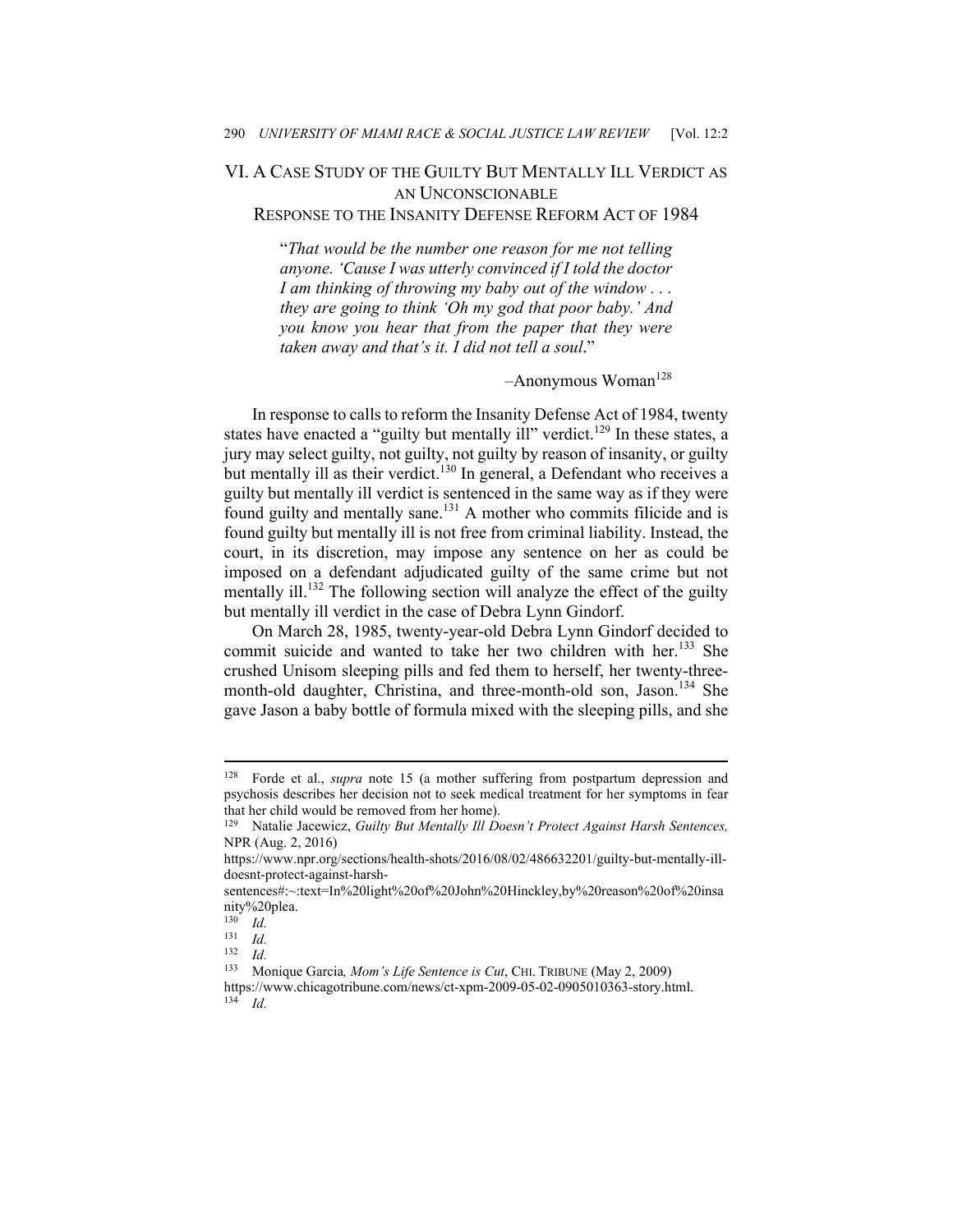gave Christina a bottle of juice mixed with the pills.<sup>135</sup> Meanwhile, Gindorf poured herself a glass of Southern Comfort laced with the pills.<sup>136</sup> The two children soon became sick to their stomachs and vomited. Gindorf quickly tucked them into bed and finally laid down herself.<sup>137</sup> Gindorf woke up the next morning, as the sleeping pills' dose was not enough to kill her and soon found her children both dead.<sup>138</sup> Gindorf tried to take her own life once again, but her attempts were ultimately unsuccessful.<sup>139</sup> On March 29, 1985, at 6:30 p.m. Gindorf went to the local police station and turned herself in.<sup>140</sup>

Gindorf was soon charged with six counts of murder for her two children's deaths.<sup>141</sup> At her trial, two experts testified that Gindorf was suffering from severe mental illnesses at the time of the crime, including major psychotic depression, post-traumatic stress disorder due to previous physical and mental abuse by her husband, and borderline personality disorder.<sup>142</sup> A defense expert in psychology explained that the combination of major depression and an underlying personality disorder might cause extreme episodes of psychosis.<sup>143</sup> The prosecution's own psychology expert testified that Gindorf was suffering from severe mental illness during the commission of the crime.<sup>144</sup> Nevertheless, the state's expert asserted that, despite her mental illness, Gindorf was able to discern right from wrong and conform her conduct to the requirements of the law.<sup>145</sup> Illinois, the state of Gindorf's trial, followed the Model Penal Code at the time, so Gindorf was not considered mentally insane under this twocomponent test.146 Accordingly, Gindorf was found guilty but mentally ill and was sentenced to the mandatory term of natural life in prison.<sup>147</sup>

Since Gindorf's trial, many independent psychology experts have reviewed her case and determined that Gindorf was suffering from postpartum psychosis at the time of her crime and attempted suicide.<sup>148</sup>

 $\frac{135}{136}$  *Id.* 

 $\frac{136}{137}$  *Id.* 

 $\frac{137}{138}$  *Id.* 

 $\frac{138}{139}$  *Id.* 

 $\frac{139}{140}$  *Id.* 

 $\frac{140}{141}$  *Id.* 

<sup>141</sup> Ginny Skalski, *Woman Who Killed her Children Seeks Clemency*, NWINDIANA TIMES (Apr. 26, 2004),

https://www.nwitimes.com/article\_d8af7747-1287-5ec9-9592-871aea1b1f09.html.<br><sup>142</sup> *Id.*<br><sup>143</sup> 512 N E 24.770 (Ill. Agg. Ct. 1987).

<sup>143 512</sup> N.E.2d 770 (Ill. App. Ct. 1987). 144 *See* Skalski, *supra* note 141. 145 *Id.*

<sup>146</sup> *Id.*<br>1<sup>47</sup> *Id.*<br><sup>148</sup> Sara Olkon, *Postpartum Case Gives Jailed Moms Hope*, CHI. TRIBUNE (May 12, 2009),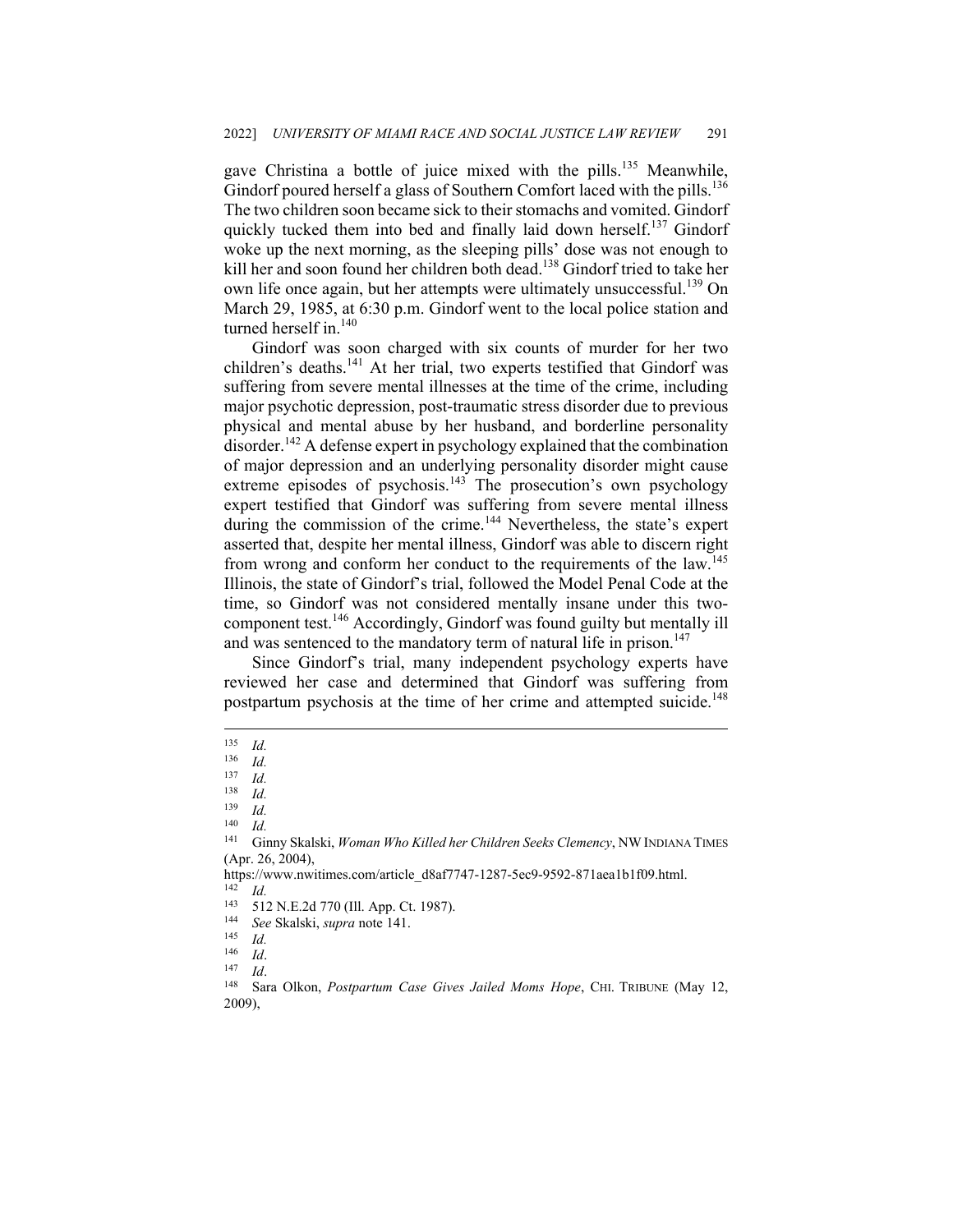Witness testimony from the time immediately before the crime also supports this diagnosis.<sup>149</sup> Neighbors commented that Gindorf appeared to be depressed shortly before her son's, Jason, birth.<sup>150</sup> Additionally, her neighbors noticed two months before the murders that Gindorf's depression worsened significantly after Jason's birth, noting that Gindorf isolated herself and no longer wanted to spend time with her children.<sup>151</sup> The neighbor's testimonies coincide with recent research on postpartum psychosis, which suggests that women with postpartum psychosis are most at risk of harming their children within the first few months after birth.<sup>152</sup>

Despite the mounting evidence that Gindorf was suffering from a mental illness, most likely postpartum psychosis at the time of her crimes, she was sentenced to life in prison.<sup>153</sup> The court was allowed to impose this harsh sentence on her because a defendant found guilty but mentally ill is not relieved of criminal responsibility.<sup>154</sup> This premise is based on the premise that a defendant who is found guilty but mentally ill is no less culpable for the charged offense than a defendant who commits the same crime and does not have a mental illness.<sup>155</sup> Nevertheless, a defendant who is found guilty but mentally ill may also require psychiatric treatment in addition to their imprisonment.<sup>156</sup>

Simply put, the verdict of guilty but mentally ill violates several bedrock principles of American criminal law. Most importantly, it is a central tenet to the U.S. criminal justice system that a person who intentionally and willingly commits a crime should be held accountable. On the other hand, a person who commits a crime involuntarily, as a result of mental illness, is not culpable.157 However, the verdict of guilty but mentally ill does not distinguish between the two categories of defendants, which results in both the mentally sane and the mentally ill defendants being subjected to the same criminal sentences.<sup>158</sup> Specifically, during Gindorf's sentencing, the judge relied heavily on lay witness testimony to conclude that Gindorf "did not exhibit qualities of an insane person to

https://www.chicagotribune.com/news/ct-xpm-2009-05-12-0905110463-story.html.<br><sup>149</sup> *Id.*<br><sup>150</sup> People v. Gindorf, 512 N F 2d 770, 773 (Ill. App. Ct. 1987)

<sup>150</sup> People v. Gindorf, 512 N.E.2d 770, 773 (Ill. App. Ct. 1987).<br>
151 *Id.* 152 Velma Dobson, *The Science of Infanticide and Mental Illness*, 6 PSYCH. PUB. POL'Y

AND L. 1098, 1102 (2000).<br>
<sup>153</sup> See Olkon, *supra* note 148.<br>
<sup>154</sup> See Jacewicz, *supra* note 129.<br>
<sup>155</sup> Gindorf, 512 N.E.2d at 782.<br>
<sup>156</sup> See Jacewicz, *supra* note 129.<br>
<sup>157</sup> See generally Michele Connell, Note, *Th Feminism: More or Less Justice for Women?*, 53 CASE W. RES. 143, 146-47 (2002). 158 *Id*. at 166 n. 153.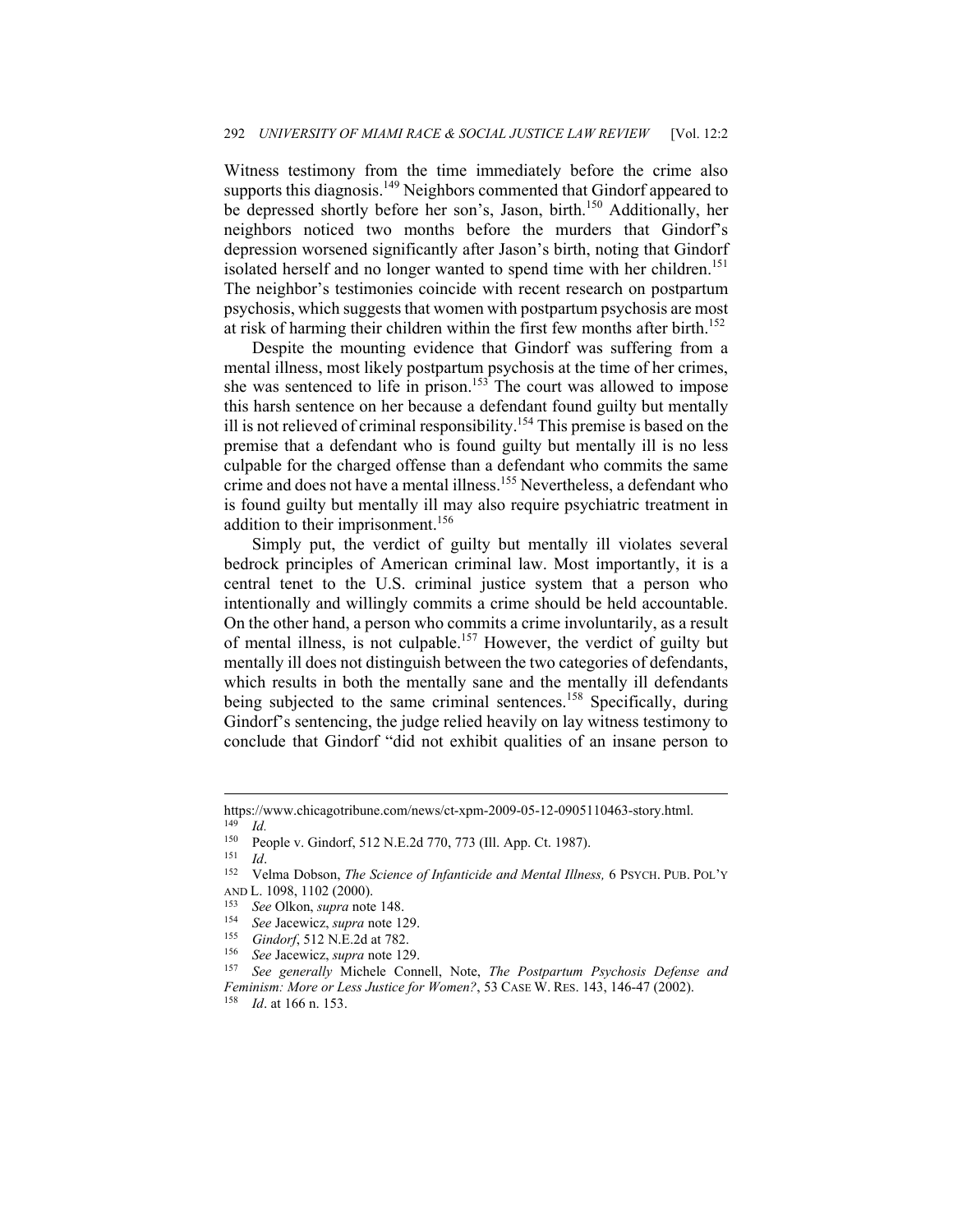those who came into contact with her days before the incident."<sup>159</sup> Nevertheless, the trial court concluded that Gindorf was "suffering from a mental disorder, in that she had a substantial disorder of thought, mood, and behavior, which affected her at the time of the incident . . . ."160 The glaring contraction between the trial court's finding Gindorf mentally ill and her life-term sentence are only possible through the existence of the guilty but mentally ill verdict.

### VII. CRIMINAL PROCEDURE REFORMS THAT UPHOLD AMERICAN CRIMINAL LAW DOCTRINES ON CRIMINAL CULPABILITY

"*My family said I wasn't well and that I needed to take tablets but they never explained to me why or what that illness was . . . No leaflets, no information, and well the attitude was quite, you know, take the tablets and do not say nothing*."

 $-$  Anonymous Woman<sup>161</sup>

The first course of action to do justice for women suffering from postpartum depression is to abolish the guilty but criminally ill verdict. The American Bar Association's Criminal Justice Mental Health Standards has long recommended for the guilty but mentally ill verdict to be abolished.<sup>162</sup> Indeed, prison is not the best place for these mothers to receive the medical and psychiatric treatment they desperately need. Further, the guilty but mentally ill verdict does not guarantee that the defendant will receive psychiatric care, as the prisoner's treatment plan is left to the discretion of the local department of corrections.<sup>163</sup>

A second alternative is to create a distinct category of crimes committed by women suffering from postpartum depression or psychosis. For example, England passed the Infanticide Act of 1938.<sup>164</sup> The Act reduced the charge from murder to manslaughter for a woman who killed

<sup>159</sup> Gindorf, 512 N.E.2d at 778.<br>
160 *Id.* at 774-75.<br>
<sup>161</sup> Forde et al., *supra* note 15 (a new mother suffering from postpartum depression describer her experiences with medical professions, who did not explain her postpartum depression to her, and her resulting feelings of powerlessness and shame). 162 *See generally Criminal Justice Standards on Mental Health*, ABA (Aug. 8, 2016),

https://www.americanbar.org/content/dam/aba/publications/criminal\_justice\_standards/m ental\_health\_standards\_2016.authcheckdam.pdf.

<sup>&</sup>lt;sup>163</sup> Connell, *supra* note 157, at 166 n. 153.<br><sup>164</sup> The Infanticide Act (Statutes in Force—Criminal Law: 39:4-1 (1938)) [hereinafter "The Infanticide Act"].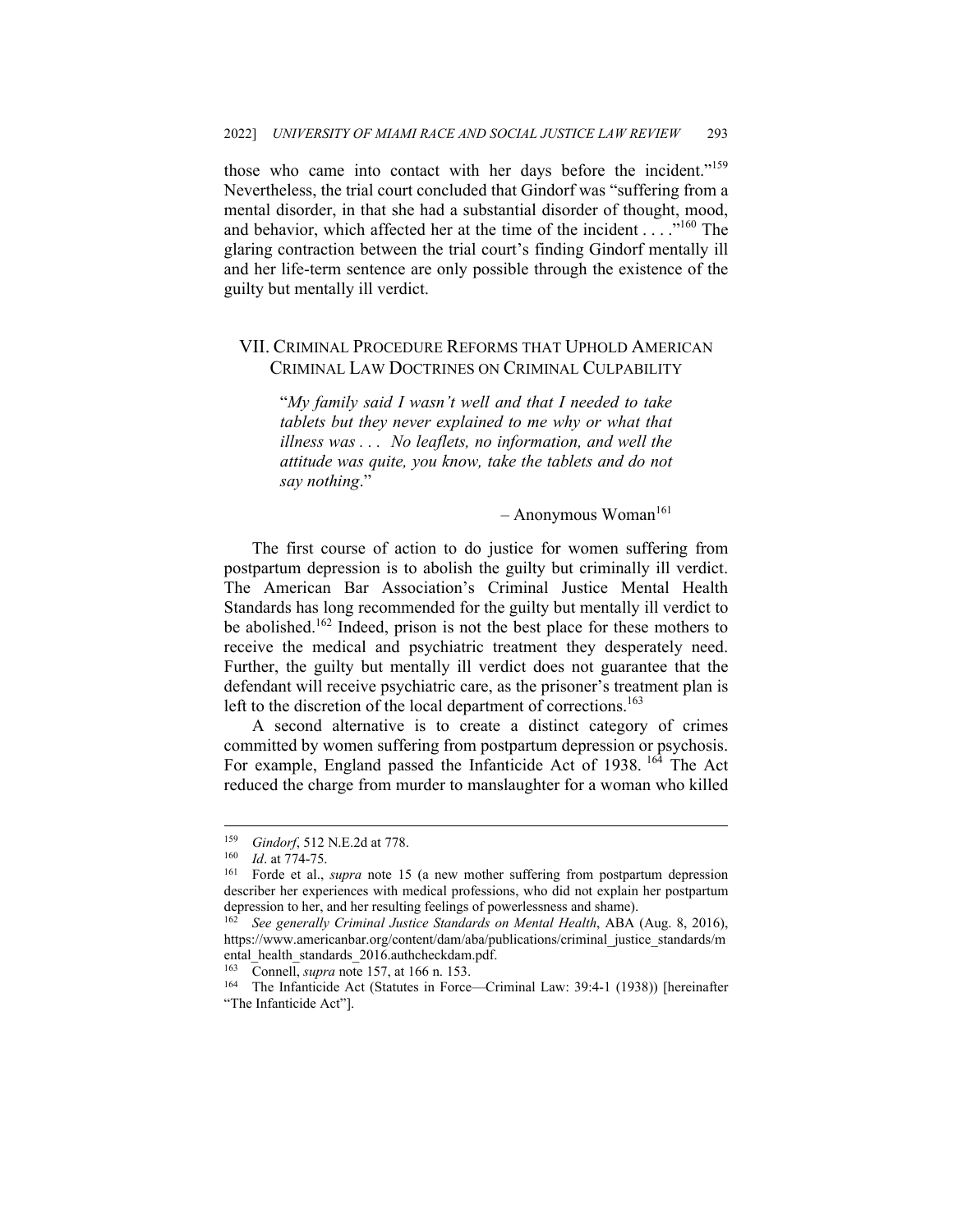her infant under the age of one "if the balance of her mind was disturbed by reason of her not fully covered from the effect of giving birth to a child or by reason of the effect of lactation."165 Instead, she would be charged with infanticide and sentenced as if she was guilty of manslaughter.<sup>166</sup> Theoretically, the murder offense's downgrading was based on the concepts of puerperal and lactational insanity.<sup>167</sup>

In addition to England, Austria, Australia, Canada, and New Zealand have also adopted similar statutes.<sup>168</sup> In Australia, a discretionary sentence for women who become "temporarily deranged" due to the effect of childbirth may offer a humane means of dealing with the problem of filicide.<sup>169</sup> In the same way, Canadian criminal law treats a homicidal mother as a more significant threat to herself than to others, so they are more likely to recommend mental health treatment.<sup>170</sup> Accordingly, women who commit infanticide in these countries often receive only probation or referral to mental health treatment rather than incarceration.  $171$  The fact that the aforementioned countries have enacted similar statutes demonstrates that there would be some legal precedent for the U.S. adopting a similar statute and proves that postpartum psychosis is not solely endemic to American mothers.

Indeed, one clear advantage of the Infanticide Act is that the Act specifically carves out a place in the law for mothers. Nevertheless, enactment of the Act may lead to illogical and inconsistent punishments for filicide offenders. Most notably, the legislation does not require that the mother have a formally diagnosed mental illness.<sup>172</sup> Under this legal scheme, a nondepressed and nonpsychotic mother who commits infanticide may be shown greater leniency than a psychotic and depressed mother who kills her fifteen-year-old child.

On the other hand, the Act may be under-inclusive because the Act is limited to child victims under one year of age.<sup>173</sup> To illustrate the importance of the filicide victim's age in the English criminal justice system, a recent study found that the mean age of filicide victims of

<sup>165</sup> MARGARET SPINELLI, INFANTICIDE: PSYCHOLOGICAL AND LEGAL PERSPECTIVES ON MOTHERS WHO KILL 185-197 (1st ed. 2003).<br>
<sup>166</sup> See The Infanticide Act, *supra* note 164.<br>
<sup>167</sup> See SPINELLI, *supra* note 165.<br> *Id.*<br>
<sup>169</sup> New South Wales Law Reform Comm

New South Wales Law Reform Commission, Report No. 82, Partial Defenses to Murder Diminished Responsibility § 2.6 (1997).

<sup>170</sup> *See* MEYER ET AL., *supra* note 52. 171 *See id.*

<sup>172</sup> *See* The Infanticide Act, *supra* note 164. 173 *Id*.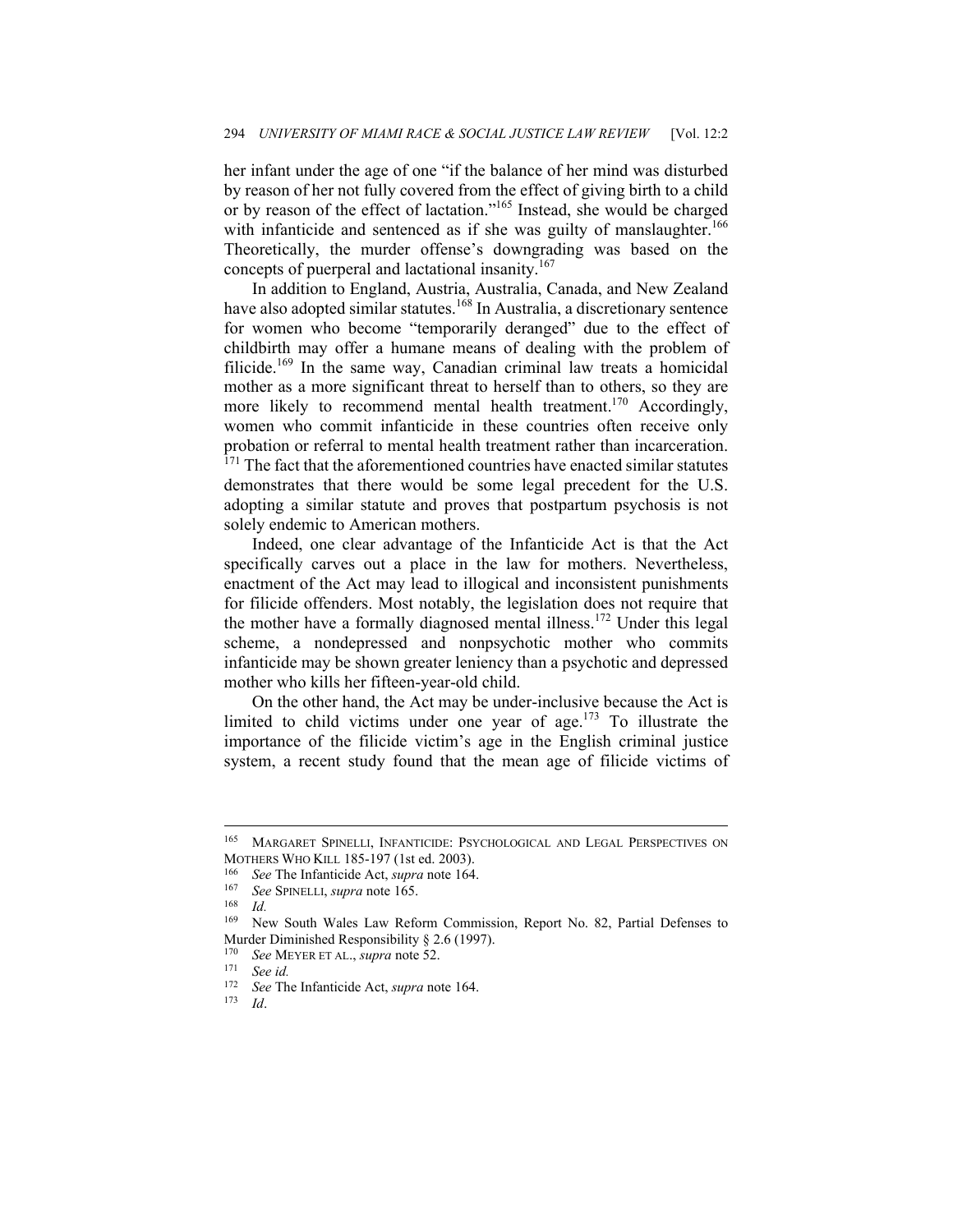mothers found not guilty by reason of insanity was three years old.<sup>174</sup> Likewise, only one-third of filicide victims are under one-year-old.<sup>175</sup>

In addition to the aforementioned logical inconsistencies, the English Infanticide Act is not entirely consistent with American criminal law. Postpartum disorders are unique to women, so the sex-specific defense would not apply to every individual. Accordingly, some feminist scholars worry that creating a sex-specific defense will encourage sexism and promote the notion that women should not be accorded full responsibility for their actions due to the inherent weakness of the female sex.

Further, reducing the charged offense from murder to manslaughter for women who murder their children in the throes of postpartum psychosis is not entirely consistent with the aforementioned charges' requisite mental states. According to common law, murder is defined as a killing with "malice aforethought," otherwise known as an intentional murder with a malignant heart.<sup>176</sup> In contrast, manslaughter, a lesser offense than murder, can be categorized into voluntary and involuntary manslaughter.<sup>177</sup> Voluntary manslaughter is a killing committed in the "heat of passion" or upon provocation.<sup>178</sup> In contrast, involuntary manslaughter is a killing committed in the commission of a non-felonious but illegal act or a lawful act that might produce death in an unlawful manner, or without due caution and circumspection.<sup>179</sup>

Under the common law approach to murder and manslaughter, it would not be logically consistent to charge Debra Gindorf, for example, with manslaughter for her children's killings. Clearly, Gindorf was neither provoked nor did she act in the heat of passion during the crimes. Moreover, it would be absurd to describe the murder of Gindorf's children as "without due caution and circumspection." Instead, under the American common law approach, Gindorf's action would be better characterized as an intentional act with malice aforethought. Accordingly, under American criminal law, Gindorf would be charged with murder, which provides that Gindorf's only possible means of exculpation would be a finding of insanity due to her postpartum psychosis. In summary, while some may find the outcomes under the Infanticide Act to be more equitable, the Act

<sup>174</sup> Susan H. Friedman et al.*, Child Murder Committed by Severely Mentally Ill Mothers: An Examination of Mothers Found Not Guilty by Reason of Insanity*, 50 J. FORENSIC SCI. 1, 4 (2005).

<sup>175</sup> Timothy Y. Mariano et al., *Toward a More Holistic Understanding of Filicide: A Multidisciplinary Analysis of 32 Years of U.S. Arrest Data*, 236 FORENSIC SCI. INT. 46, 46- 53 (2014).<br> $176$  Rollin

<sup>176</sup> Rollin Perkins, *A Re-Examination of Malice Aforethought,* 43 YALE L. J. 537, 537 (1934).

<sup>177</sup> Florida Statute §782.07 Manslaughter (2020). 178 *Id.*

<sup>179</sup> *Id*.